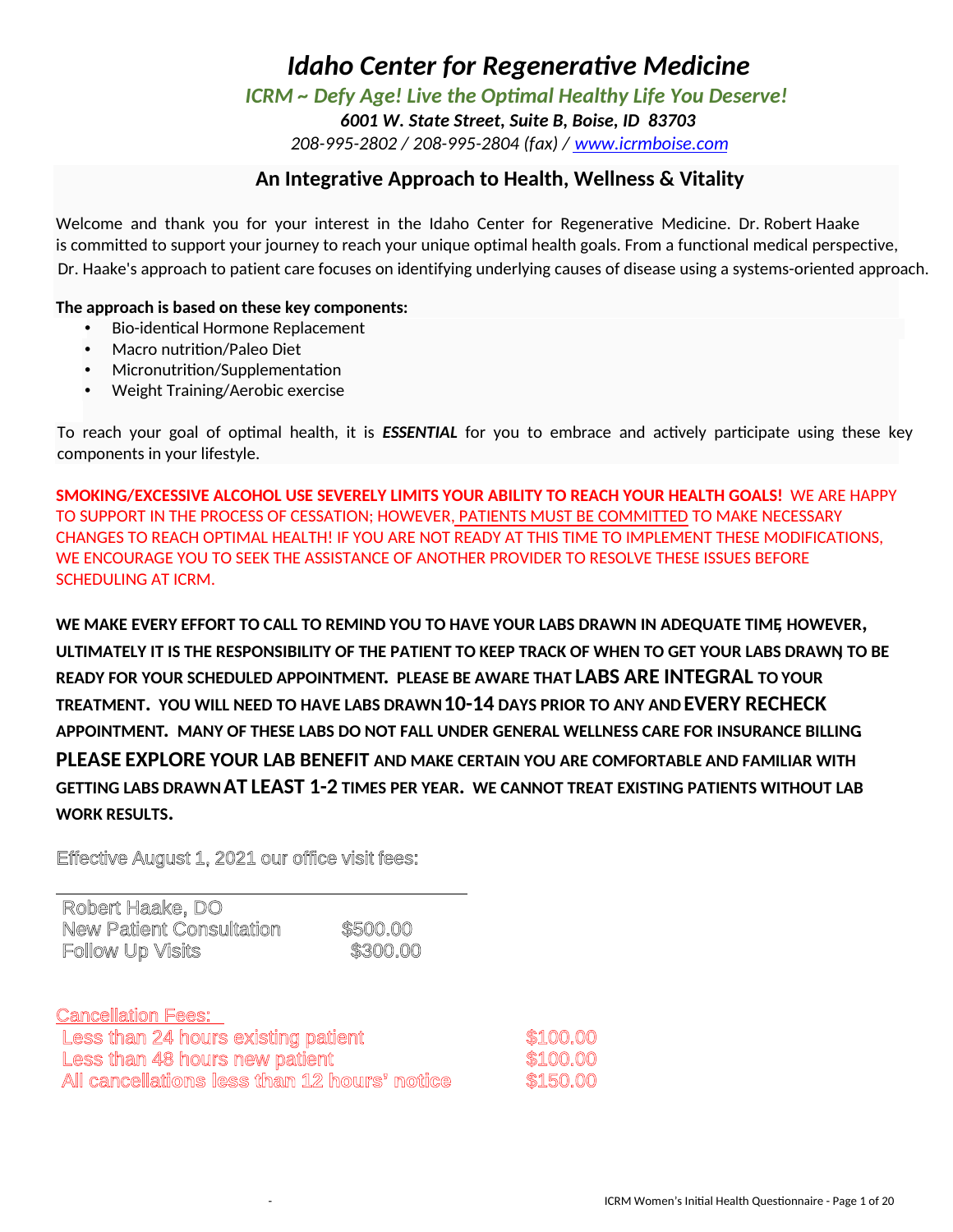*ICRM ~ Defy Age! Live the Optimal Healthy Life You Deserve!* 

*6001 W. State Street, Suite B, Boise, ID 83703* 

*208-995-2802 / 208-995-2804 (fax) / www.icrmboise.com*

# *WE REQUIRE THIS PAPERWORK IN OUR OFFICE 2-3 DAYS PRIOR TO YOUR SCHEDULED VISIT. PLEASE EMAIL TO FRONTDESK@ICRMBOISE.COM, FAX TO 208-995-2804 OR DROP OFF AT THE OFFICE.*

### *(PLEASE NOTE: YOUR APPOINTMENT WILL NEED TO BE RE-SCHEDULED IF PAPERWORK IS NOT RECEIVED IN ADVANCE.)*

| <b>Please Print</b>                   |                         |      | Date ______              |                             |  |  |
|---------------------------------------|-------------------------|------|--------------------------|-----------------------------|--|--|
| Mr. / Ms.                             |                         |      |                          |                             |  |  |
| Last Name                             | <b>First Name</b>       |      | Middle Initial           | <b>Marital Status</b>       |  |  |
| Date of Birth                         | Age                     |      |                          |                             |  |  |
| <b>Address</b>                        |                         | City | State                    | Zip                         |  |  |
| Home Phone Number / Cell Phone Number |                         |      |                          | <b>E-mail Address</b>       |  |  |
| <b>Employed By</b>                    |                         |      |                          | <b>Work Phone Number</b>    |  |  |
| Name of Spouse                        | <b>Employed By</b>      |      | <b>Work Phone Number</b> |                             |  |  |
| <b>Emergency Contact</b>              | Relationship to Patient |      |                          | <b>Contact Phone Number</b> |  |  |
| Who may we thank for referring you?   |                         |      |                          |                             |  |  |

What is your chief problem or complaint?

# PLEASE COMPLETE THE FOLLOWING HEALTH ASSESSMENT AS ACCURATELY AS POSSIBLE. PRIOR TO YOUR INITIAL APPOINTMENT, YOUR ICRM PHYSICIAN TAKES TIME TO THOROUGHLY REVIEW THIS INFORMATION TO OPTIMIZE THE TIME SPENT WITH YOU DURING YOUR APPOINTMENT! WE THANK YOU!

*(If additional pages are needed for this information, please attached additional page)*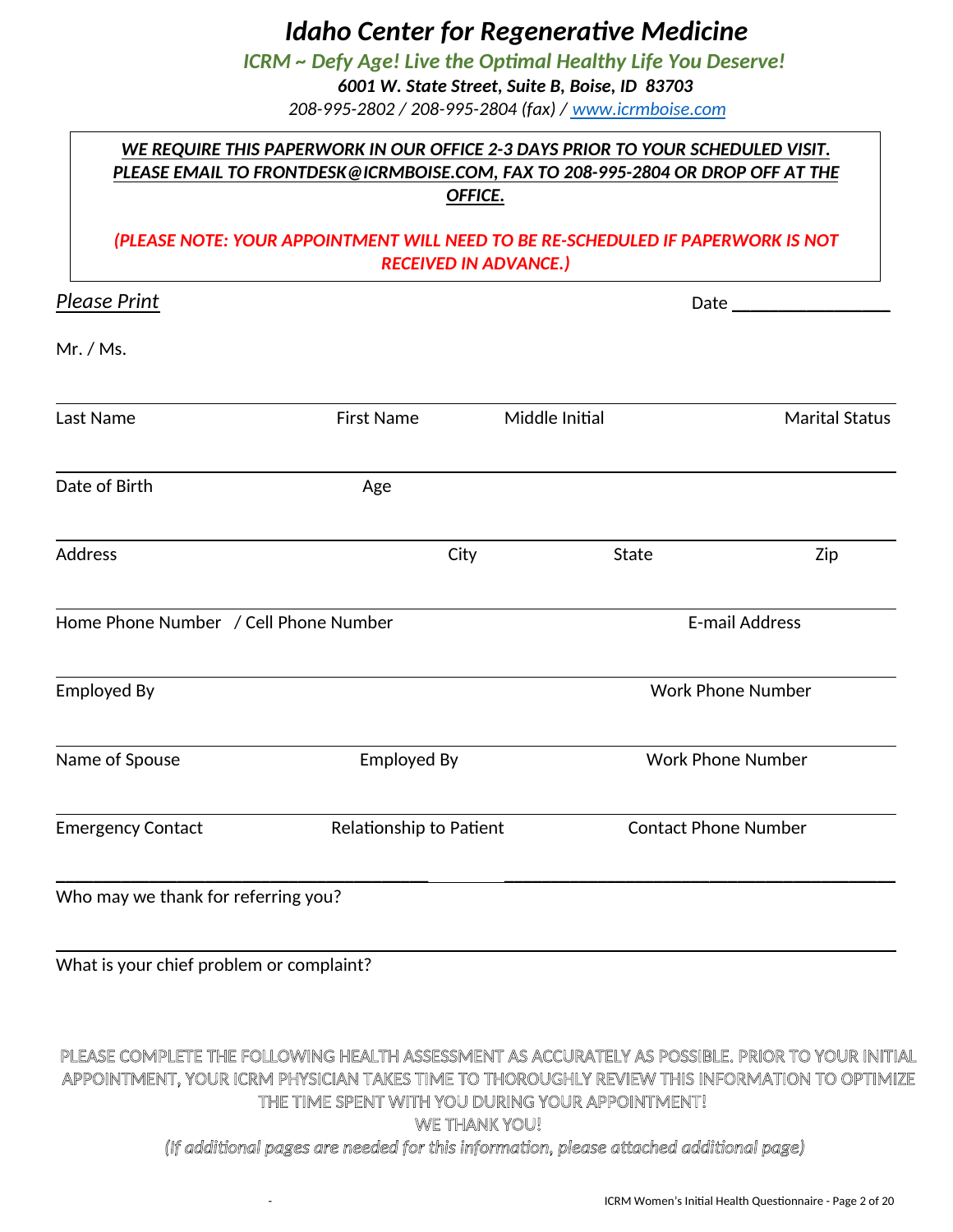| 1. CURRENT MEDICATIONS: (Name/Dosage/Frequency) ________________________________                                                                                                                                                                                                                                                                                                                                                                                                                      |                                                                   |  |
|-------------------------------------------------------------------------------------------------------------------------------------------------------------------------------------------------------------------------------------------------------------------------------------------------------------------------------------------------------------------------------------------------------------------------------------------------------------------------------------------------------|-------------------------------------------------------------------|--|
|                                                                                                                                                                                                                                                                                                                                                                                                                                                                                                       |                                                                   |  |
|                                                                                                                                                                                                                                                                                                                                                                                                                                                                                                       |                                                                   |  |
|                                                                                                                                                                                                                                                                                                                                                                                                                                                                                                       |                                                                   |  |
|                                                                                                                                                                                                                                                                                                                                                                                                                                                                                                       |                                                                   |  |
|                                                                                                                                                                                                                                                                                                                                                                                                                                                                                                       |                                                                   |  |
|                                                                                                                                                                                                                                                                                                                                                                                                                                                                                                       |                                                                   |  |
| 2. OVER-THE-COUNTER MEDICATIONS: (Name/Dosage/Frequency)                                                                                                                                                                                                                                                                                                                                                                                                                                              |                                                                   |  |
|                                                                                                                                                                                                                                                                                                                                                                                                                                                                                                       |                                                                   |  |
|                                                                                                                                                                                                                                                                                                                                                                                                                                                                                                       |                                                                   |  |
| <u> 1989 - Johann Harry Barn, mars ar brenin beskriuwer yn de ferfinning yn de ferfinning yn de ferfinning yn de</u>                                                                                                                                                                                                                                                                                                                                                                                  |                                                                   |  |
|                                                                                                                                                                                                                                                                                                                                                                                                                                                                                                       |                                                                   |  |
| 3. VITAMINS / SUPPLEMENTS: (Name/Dosage/Frequency) _____________________________                                                                                                                                                                                                                                                                                                                                                                                                                      |                                                                   |  |
|                                                                                                                                                                                                                                                                                                                                                                                                                                                                                                       |                                                                   |  |
| ,我们也不会有什么。""我们的人,我们也不会有什么?""我们的人,我们也不会有什么?""我们的人,我们也不会有什么?""我们的人,我们也不会有什么?""我们的人                                                                                                                                                                                                                                                                                                                                                                                                                      |                                                                   |  |
|                                                                                                                                                                                                                                                                                                                                                                                                                                                                                                       |                                                                   |  |
| 4. HABITS:<br>SMOKING/EXCESSIVE ALCOHOL USE SEVERELY LIMITS THE ABILITY TO REACH YOUR HEALTH GOALS!<br>WE ARE HAPPY TO SUPPORT IN THE PROCESS OF CESSATION; HOWEVER, PATIENTS MUST BE COMMITTED<br>TO MAKE NECESSARY CHANGES TO REACH OPTIMAL HEALTH! IF YOU ARE NOT READY AT THIS TIME TO<br><b>IMPLEMENT THESE MODIFICATIONS, WE ENCOURAGE YOU TO SEEK THE ASSISTANCE OF ANOTHER</b><br>a) Smoking History: __________ Number of packs/day _____________ Number of years ____________ Quit ________ | <b>PROVIDER TO RESOLVE THESE ISSUES BEFORE RETURNING TO ICRM.</b> |  |
|                                                                                                                                                                                                                                                                                                                                                                                                                                                                                                       |                                                                   |  |
| Type of alcohol: Wine __________ Beer __________ Liquor _______                                                                                                                                                                                                                                                                                                                                                                                                                                       |                                                                   |  |
|                                                                                                                                                                                                                                                                                                                                                                                                                                                                                                       |                                                                   |  |
| d) Cell phone use (hours per day): _________                                                                                                                                                                                                                                                                                                                                                                                                                                                          |                                                                   |  |
|                                                                                                                                                                                                                                                                                                                                                                                                                                                                                                       |                                                                   |  |
| f) Mercury fillings: Yes / No                                                                                                                                                                                                                                                                                                                                                                                                                                                                         |                                                                   |  |
|                                                                                                                                                                                                                                                                                                                                                                                                                                                                                                       |                                                                   |  |
| 5. SOCIAL HISTORY: a) Married __/ Single __/ Divorced ___ b) Number of Children ___________________                                                                                                                                                                                                                                                                                                                                                                                                   |                                                                   |  |
|                                                                                                                                                                                                                                                                                                                                                                                                                                                                                                       |                                                                   |  |
|                                                                                                                                                                                                                                                                                                                                                                                                                                                                                                       |                                                                   |  |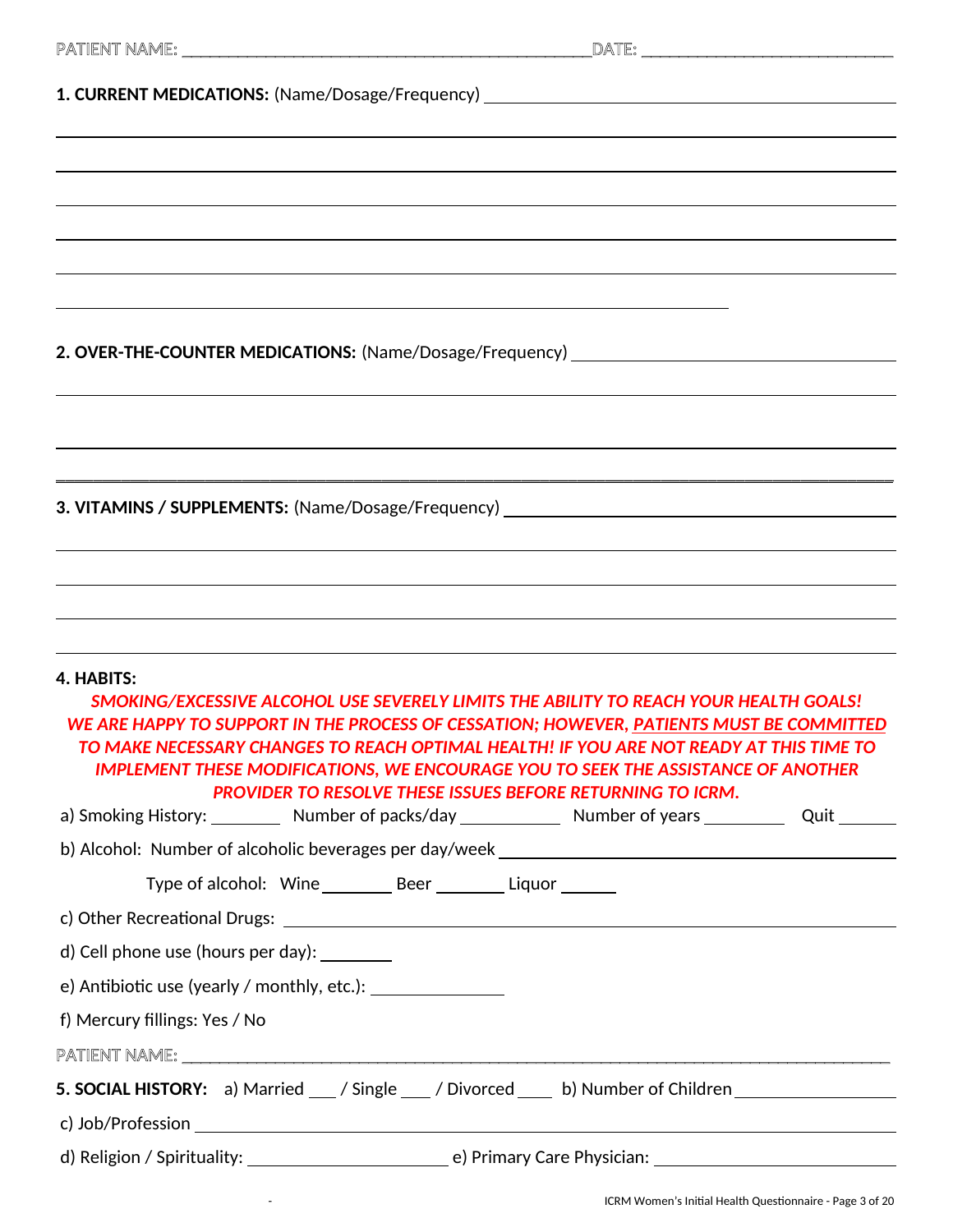PATIENT NAME: \_\_\_\_\_\_\_\_\_\_\_\_\_\_\_\_\_\_\_\_\_\_\_\_\_\_\_\_\_\_\_\_\_\_\_\_\_\_\_\_\_\_\_\_DATE: \_\_\_\_\_\_\_\_\_\_\_\_\_\_\_\_\_\_\_\_\_\_\_\_\_\_\_

| <b>6. FAMILY HISTORY:</b>                                                        |                                |  |  |
|----------------------------------------------------------------------------------|--------------------------------|--|--|
| Is your father living? (Age ____________)                                        | Died at age ________           |  |  |
|                                                                                  |                                |  |  |
| Is your mother living? (Age _________) Died at age ________                      |                                |  |  |
|                                                                                  |                                |  |  |
|                                                                                  |                                |  |  |
| Number of brothers deceased ______Cause _______________                          |                                |  |  |
| Number of sisters living ___________                                             |                                |  |  |
| Number of sisters deceased _________ Cause _______________                       |                                |  |  |
|                                                                                  |                                |  |  |
| If living, is spouse in good health? Yes                                         | <b>No</b>                      |  |  |
| Has anyone related to you had:                                                   | Relative with<br>this disease: |  |  |
|                                                                                  |                                |  |  |
|                                                                                  |                                |  |  |
|                                                                                  |                                |  |  |
|                                                                                  |                                |  |  |
|                                                                                  |                                |  |  |
|                                                                                  |                                |  |  |
|                                                                                  |                                |  |  |
|                                                                                  |                                |  |  |
| 7. ALLERGIES:                                                                    |                                |  |  |
|                                                                                  |                                |  |  |
|                                                                                  |                                |  |  |
| <b>8. SURGICAL HISTORY:</b>                                                      |                                |  |  |
| List and date of any operations; if none, please check _________________________ |                                |  |  |
|                                                                                  |                                |  |  |
|                                                                                  |                                |  |  |

Type: Date:

Type: Date:

| Date: |  |
|-------|--|
|       |  |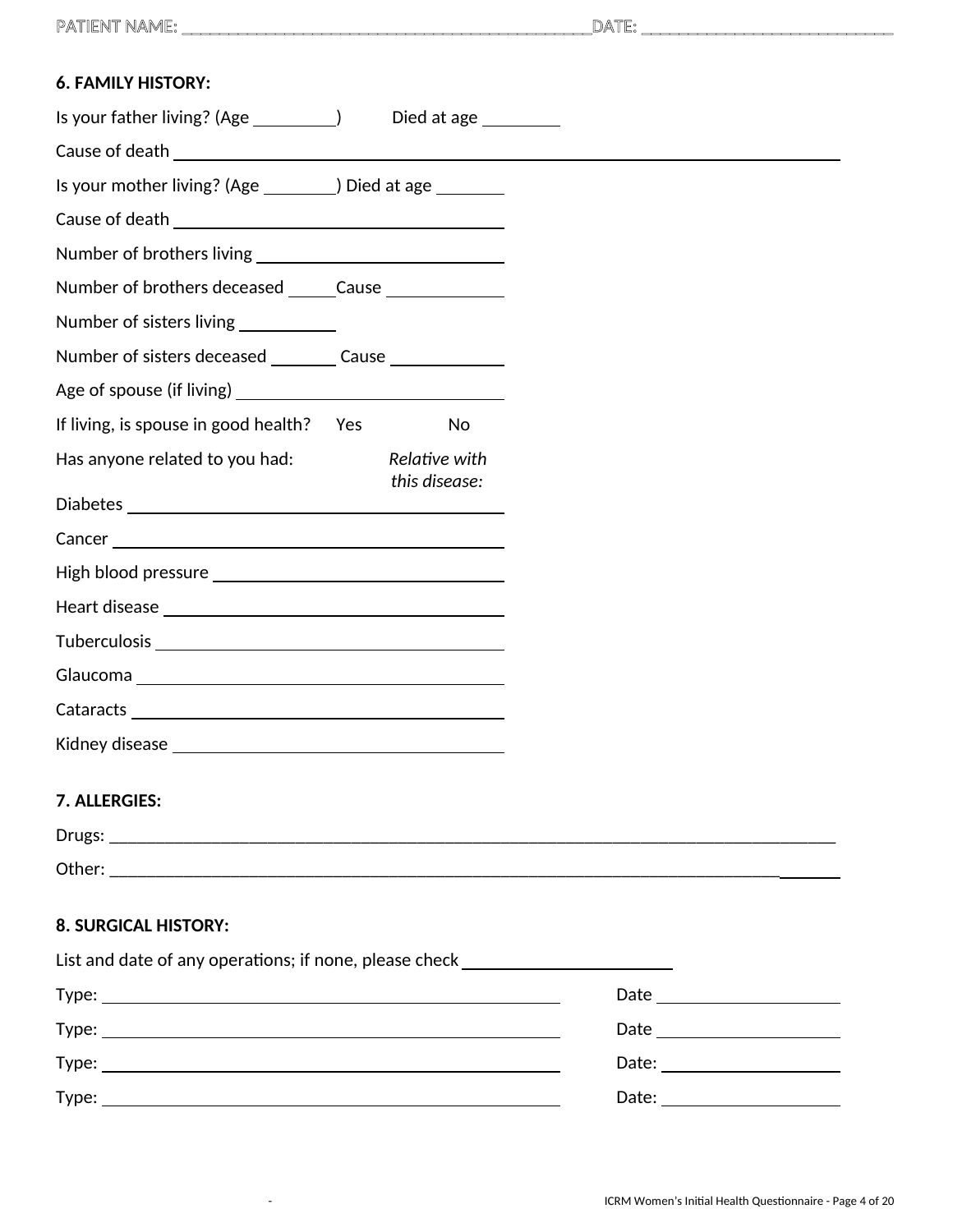### **9. TRAUMATIC HISTORY:** (Fractures, etc.)

- **10.** (*Circle where appropriate):*
	- Diabetes mellitus
	- Thyroid disease (hypothyroid)
	- Hypertension
	- Obesity
	- Arthritis
	- Hyperlipidemia (high cholesterol)
	- Coronary heart disease

### **GENERAL:**

- Angina
- Previous MI (heart attack)
- COPD (emphysema) or chronic bronchitis
- Obstructive sleep apnea
- Peptic ulcer disease
- Cancer (type)\_\_\_\_\_\_\_\_\_\_\_\_\_\_\_\_\_\_\_\_\_\_\_\_
- Other

| Do you usually have difficulty falling as leep?                                  | Yes | No            |
|----------------------------------------------------------------------------------|-----|---------------|
| Do you usually have difficulty staying asleep?                                   | Yes | No            |
| Do you often have severe fatigue?                                                | Yes | No            |
| Do you have loss of strength?                                                    | Yes | No            |
| Do you have loss of muscle mass?                                                 | Yes | No            |
| Have you gained body fat?                                                        | Yes | No            |
| Do you have low energy levels?                                                   | Yes | No            |
| Are you frequently ill?                                                          | Yes | No            |
| Fever, chills or night sweats recently?                                          | Yes | No            |
| Do you have any chronic disease?                                                 | Yes | No            |
| Do you have recurrent anxiety?                                                   | Yes | No            |
| Have you had recurrent depression?                                               | Yes | No            |
| Have you ever been diagnosed with any other mental illness?                      | Yes | No            |
| How often do you engage in exercise - days per week?                             |     | 1/2/3/4/5/6/7 |
| What type of exercise do you do: walking, biking, weight lifting, running, yoga? |     |               |

\_\_\_\_\_\_\_\_\_\_\_\_\_\_\_\_\_\_\_\_\_\_\_\_\_\_\_\_\_\_\_\_\_\_\_\_\_\_\_\_\_\_\_\_\_\_\_\_\_\_\_\_\_\_\_\_\_\_\_\_\_\_\_\_\_\_\_\_\_\_\_\_\_\_\_\_\_\_\_\_\_\_

When is the last time that you engaged in vigorous exercise?

**NEUROLOGICAL:** *Have you ever had?* 

| Frequent or severe headaches?    |     |     |                          | Yes | No |
|----------------------------------|-----|-----|--------------------------|-----|----|
| Fainting, loss of consciousness? |     |     |                          | Yes | No |
| Clumsiness, incoordination?      |     |     |                          | Yes | No |
| Have you ever had seizures?      |     |     |                          | Yes | No |
| Dizziness?                       | Yes | No. | Numbness?                | Yes | No |
| Weakness?                        | Yes | No. | Stroke?                  | Yes | No |
| Double vision?                   | Yes | No. | <b>Falling Episodes?</b> | Yes | No |
| Other problems:                  |     |     |                          |     |    |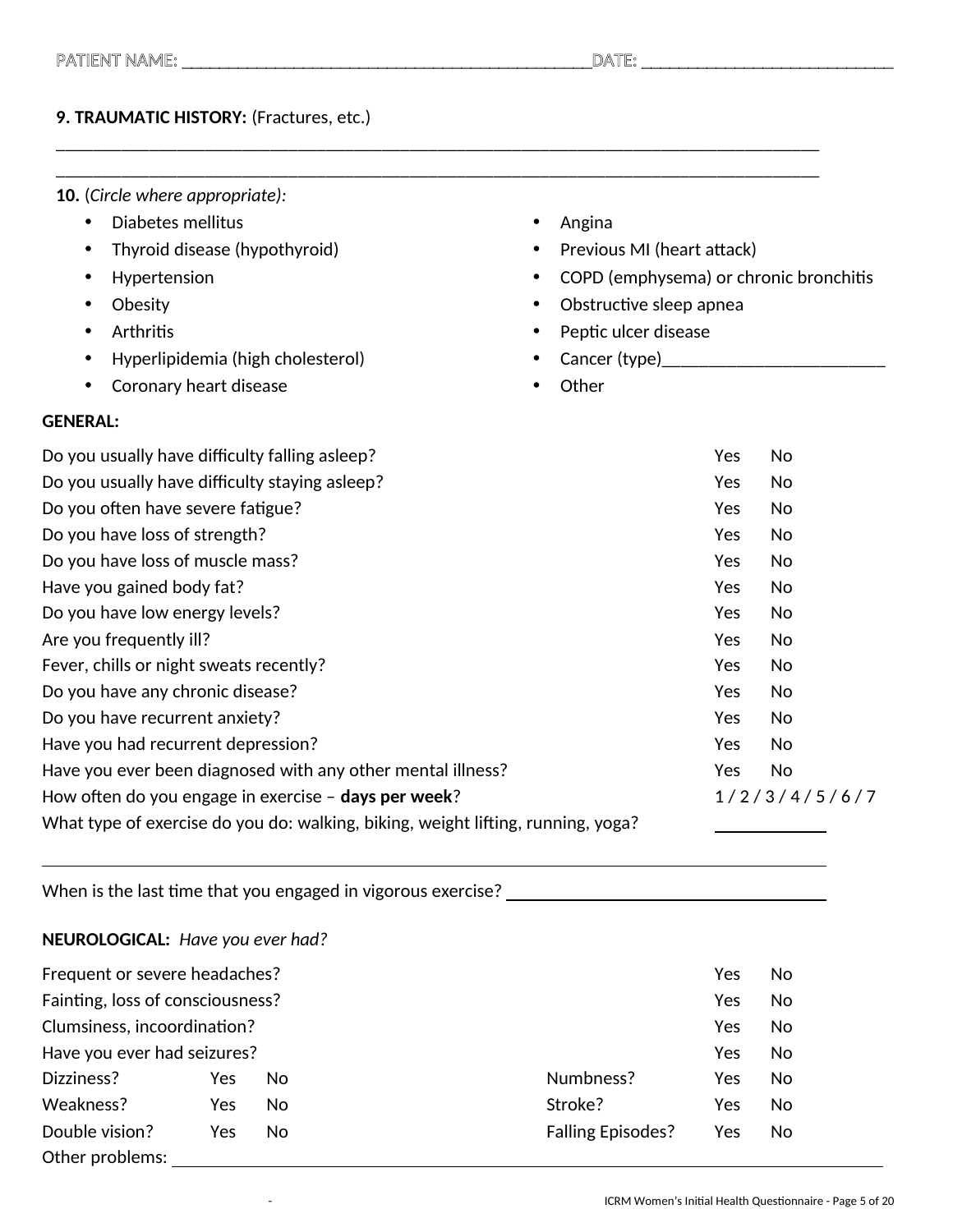# **MEMORY SCREENING:**

### The following statements describe everyday life situations. Please rate how common each situation is for you by selecting one of the following: Daily, Regularly, Occasionally, Rarely, Never. Circle the corresponding number for each rating:

|                                                                                                                                                           | Daily        |                | Regularly Occasionally Rarely Never |                |   |
|-----------------------------------------------------------------------------------------------------------------------------------------------------------|--------------|----------------|-------------------------------------|----------------|---|
| 1. Forgetting where you have put something. Losing things around the house.                                                                               | $\mathbf 1$  | $\overline{2}$ | 3                                   | 4              | 5 |
|                                                                                                                                                           | 1            | $\overline{2}$ | 3                                   | $\overline{4}$ | 5 |
|                                                                                                                                                           | $\mathbf{1}$ | $\overline{2}$ | 3                                   | $\overline{4}$ | 5 |
| 4. Not remembering a change in your daily routine, such as a change in the<br>place where something is kept, or a change in the time something happens.   | $\mathbf{1}$ | $\overline{2}$ | 3                                   | $\overline{4}$ | 5 |
| 5. Having to go back and check whether you have done something that you that                                                                              | 1            | $\overline{2}$ | 3                                   | $\overline{4}$ | 5 |
| 6. Completely forgetting to take things with you, or leaving things behind and                                                                            | $\mathbf{1}$ | $\overline{2}$ | 3                                   | $\overline{4}$ | 5 |
| 7. Forgetting that you were told something yesterday or a few days ago, and                                                                               | 1            | $\overline{2}$ | 3                                   | $\overline{4}$ | 5 |
| 8. Starting to read something (book, newspaper, magazine) without                                                                                         | 1            | $\overline{2}$ | 3                                   | $\overline{4}$ | 5 |
| 9. Having difficulty picking up a new skill. For example, finding it hard to learn a                                                                      | 1            | $\overline{2}$ | 3                                   | $\overline{4}$ | 5 |
| 10. Finding that a word that is "on the tip of your tongue." You know what it is but                                                                      | 1            | $\overline{2}$ | 3                                   | 4              | 5 |
| 11. Forgetting details of what you did or what happened to you the day before.                                                                            | 1            | $\overline{2}$ | 3                                   | 4              | 5 |
| 12. When talking to someone, forgetting what you have just said. Maybe saying                                                                             | 1            | $\overline{2}$ | 3                                   | $\overline{4}$ | 5 |
| 13. When reading a newspaper or magazine, being unable to follow the thread                                                                               | 1            | $\overline{2}$ | 3                                   | 4              | 5 |
| 14. Getting details of what someone has told you mixed up and confused                                                                                    | 1            | $\overline{2}$ | 3                                   | 4              | 5 |
| 15. Telling someone a story or joke that you have told them already.                                                                                      | 1            | 2              | 3                                   | 4              | 5 |
| 16. Forgetting details of things you do regularly, whether at home or work,                                                                               | 1            | $\overline{2}$ | 3                                   | 4              | 5 |
| 17. Forgetting where things are normally kept, or looking for them in the                                                                                 | 1            | $\overline{2}$ | 3                                   | $\overline{4}$ | 5 |
| 18. Getting lost or turning in the wrong direction on a journey, a walk or in a                                                                           | $\mathbf{1}$ | $\overline{2}$ | 3                                   | 4              | 5 |
| 19. Repeating to someone what you have just told them or asking a question                                                                                | 1            | $\overline{2}$ | 3                                   | 4              | 5 |
| 20. Doing some routine thing twice by mistake. For example, putting two bags<br>of tea in the teapot, going to brush/comb your hair when you have already | 1            | $\overline{2}$ | 3                                   | 4              | 5 |
|                                                                                                                                                           |              |                |                                     |                |   |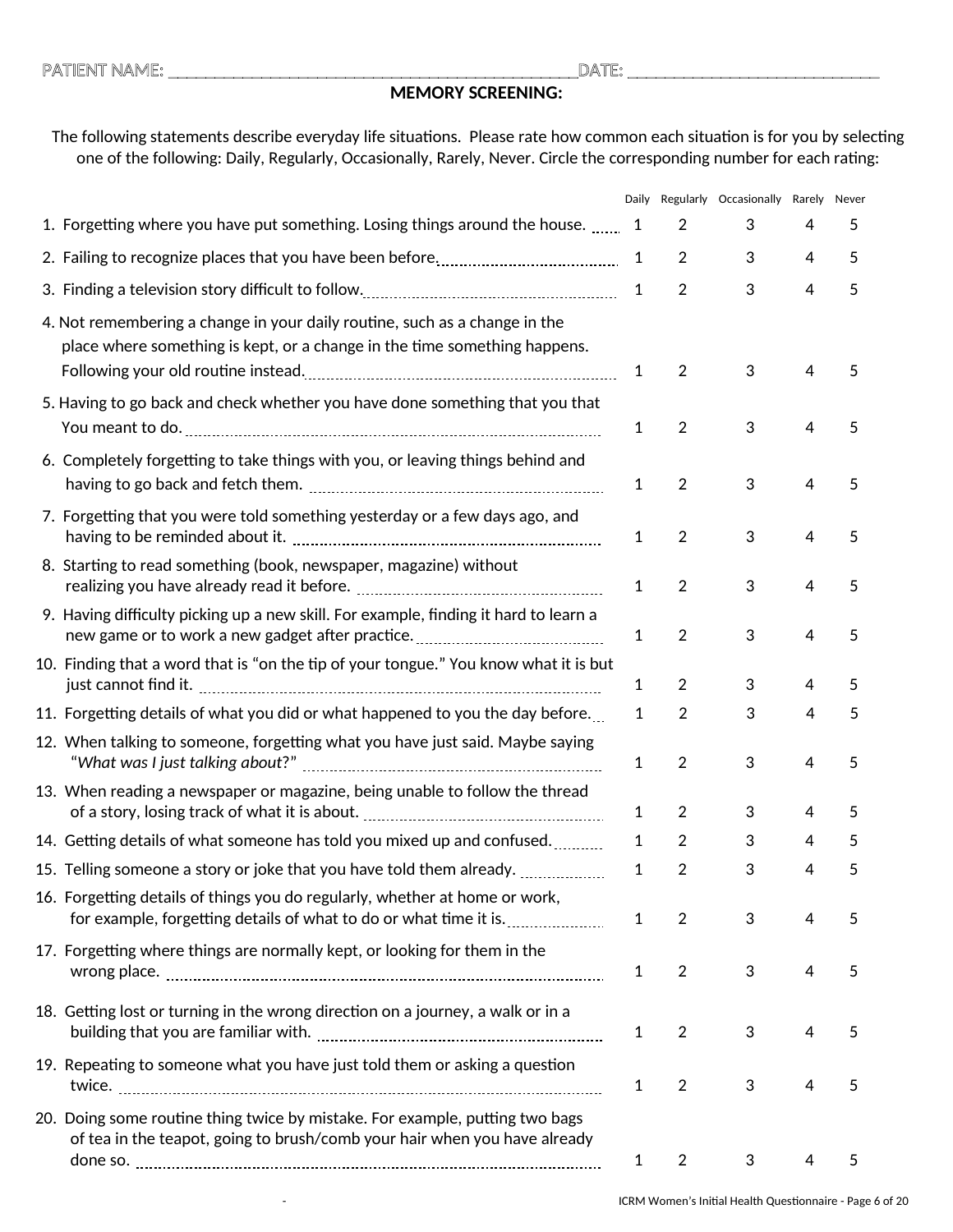|                                                                                                                                                                                                                               |     | DATE: 2008 - 2008 - 2008 - 2008 - 2008 - 2008 - 2008 - 2008 - 2008 - 2008 - 2008 - 2008 - 2008 - 2008 - 2008 - |
|-------------------------------------------------------------------------------------------------------------------------------------------------------------------------------------------------------------------------------|-----|----------------------------------------------------------------------------------------------------------------|
| <b>EYES:</b>                                                                                                                                                                                                                  |     |                                                                                                                |
| Has there been a change in vision recently?                                                                                                                                                                                   | Yes | No                                                                                                             |
| Do you wear glasses?                                                                                                                                                                                                          | Yes | No                                                                                                             |
| Do you have glaucoma?                                                                                                                                                                                                         | Yes | No                                                                                                             |
| Have you ever had cataracts?                                                                                                                                                                                                  | Yes | No                                                                                                             |
| Have you ever had macular degeneration?                                                                                                                                                                                       | Yes | No                                                                                                             |
| Other problems: University of the contract of the contract of the contract of the contract of the contract of                                                                                                                 |     |                                                                                                                |
| <b>EARS:</b>                                                                                                                                                                                                                  |     |                                                                                                                |
| Do you have deafness?                                                                                                                                                                                                         | Yes | No                                                                                                             |
| Have you had ringing in your ears (tinnitus)?                                                                                                                                                                                 | Yes | No                                                                                                             |
| Do you have recurrent ear infections?                                                                                                                                                                                         | Yes | No                                                                                                             |
| Other problems: University of the contract of the contract of the contract of the contract of the contract of the contract of the contract of the contract of the contract of the contract of the contract of the contract of |     |                                                                                                                |
| <b>NOSE AND THROAT:</b>                                                                                                                                                                                                       |     |                                                                                                                |
| Do you have a history of sinus problems?                                                                                                                                                                                      | Yes | No                                                                                                             |
| Do you have hay fever?                                                                                                                                                                                                        | Yes | No                                                                                                             |
| Have you had hoarseness or a change in your voice?                                                                                                                                                                            | Yes | No                                                                                                             |
| Do you have trouble swallowing?                                                                                                                                                                                               | Yes | No                                                                                                             |
| Do you have pain with swallowing?                                                                                                                                                                                             | Yes | No.                                                                                                            |
| Do you see a dentist regularly?                                                                                                                                                                                               | Yes | No                                                                                                             |
| Other problems: University of the contract of the contract of the contract of the contract of the contract of                                                                                                                 |     |                                                                                                                |
| <b>NECK:</b>                                                                                                                                                                                                                  |     |                                                                                                                |
| Have you had any thyroid trouble?                                                                                                                                                                                             | Yes | No                                                                                                             |
| Do you have swollen glands in your neck?                                                                                                                                                                                      | Yes | No                                                                                                             |
| Are there any masses in your neck?                                                                                                                                                                                            | Yes | No                                                                                                             |
|                                                                                                                                                                                                                               |     |                                                                                                                |
| <b>LUNGS:</b>                                                                                                                                                                                                                 |     |                                                                                                                |
| Have you had a recent chest x-ray and was it normal?                                                                                                                                                                          | Yes | No                                                                                                             |
| Do you have a history of asthma, cough?                                                                                                                                                                                       | Yes | No                                                                                                             |
| Have you had recent fever, chills, chest pain?                                                                                                                                                                                | Yes | No                                                                                                             |
| Do you cough up mucous or pus?                                                                                                                                                                                                | Yes | No                                                                                                             |
| Have you ever coughed up blood?                                                                                                                                                                                               | Yes | No                                                                                                             |
| Do you have a history of pneumonia?                                                                                                                                                                                           | Yes | No                                                                                                             |
|                                                                                                                                                                                                                               |     |                                                                                                                |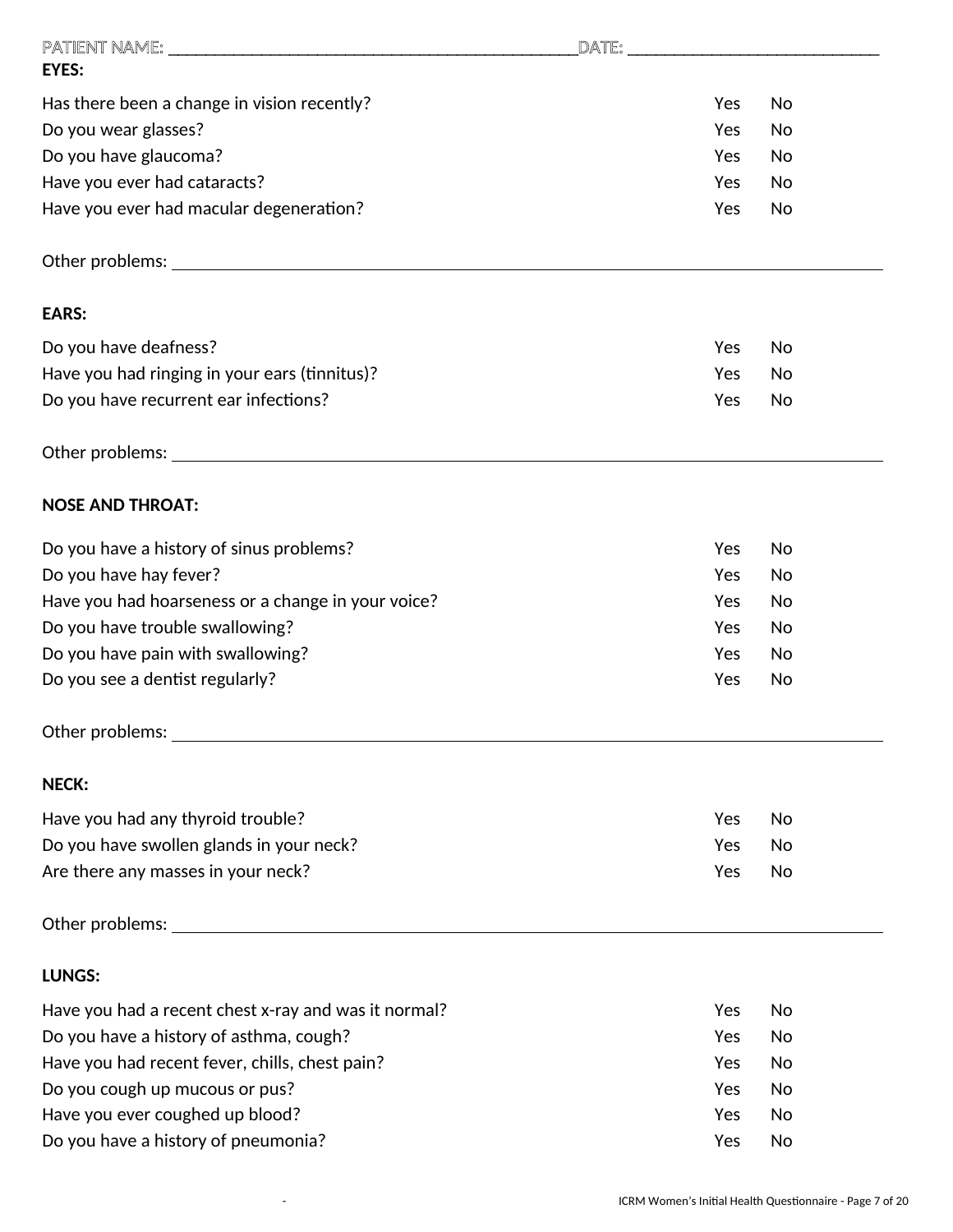| PATIENT NAME:                               | DATE: |      |     |
|---------------------------------------------|-------|------|-----|
| Do you have a history of COPD or emphysema? |       | Yes  | No  |
| Do you have a history of sarcoidosis?       |       | Yes. | No  |
| Do you have a history of lung cancer?       |       | Yes. | No. |
|                                             |       |      |     |

Other problems:

## **HEART:**

| Have you had chest pain?                                                        | Yes | No |
|---------------------------------------------------------------------------------|-----|----|
| Do you have chest pain with exertion?                                           | Yes | No |
| Do you have chest pain with rest?                                               | Yes | No |
| Do you have shortness of breath at rest?                                        | Yes | No |
| Do you have shortness of breath with exertion?                                  | Yes | No |
| Do you need to sleep on more than one pillow at night?                          | Yes | No |
| How many pillows do you use for sleep?                                          |     |    |
| Do you have swelling in your feet?                                              | Yes | No |
| Do you have palpitations?                                                       | Yes | No |
| Has your blood pressure been elevated or so low that it has given you symptoms? | Yes | No |
| Have you had a previous heart attack?                                           | Yes | No |
| Do you have a history of valvular disease?                                      | Yes | No |
| Have you had rheumatic fever?                                                   | Yes | No |
| How many vessels bypassed?<br>Have you ever had bypass surgery? Yes<br>No       |     |    |
| Have you ever had an angioplasty and stent in your heart?                       | Yes | No |
| Have you had a pacemaker or defibrillator placed?                               | Yes | No |
| Do you have a history of hypertension?                                          | Yes | No |

## **GASTROINTESTINAL:**

| What is the most you have ever weighed?                                           |            |    |
|-----------------------------------------------------------------------------------|------------|----|
| Have you lost weight recently?                                                    | Yes        | No |
| Have you had any change in appetite?                                              | <b>Yes</b> | No |
| Do you have a history of peptic ulcer disease?                                    | <b>Yes</b> | No |
| Do you have a history of gastritis?                                               | <b>Yes</b> | No |
| Have you ever had gallbladder disease?                                            | Yes        | No |
| Have you ever had liver disease?                                                  | <b>Yes</b> | No |
| Have you recently had abdominal pain, nausea, vomiting, diarrhea or constipation? | Yes        | No |
| Have you ever been jaundiced?                                                     | Yes        | No |
| Do you have recurrent heartburn?                                                  | Yes        | No |
| Do you have recurrent vomiting?                                                   | <b>Yes</b> | No |
| Have you ever vomited up blood?                                                   | <b>Yes</b> | No |
| Do you have any history of bloody or black stools?                                | Yes        | No |
| Do you have recurrent diarrhea or constipation?                                   | Yes        | No |
| Do you use laxatives?                                                             | Yes        | No |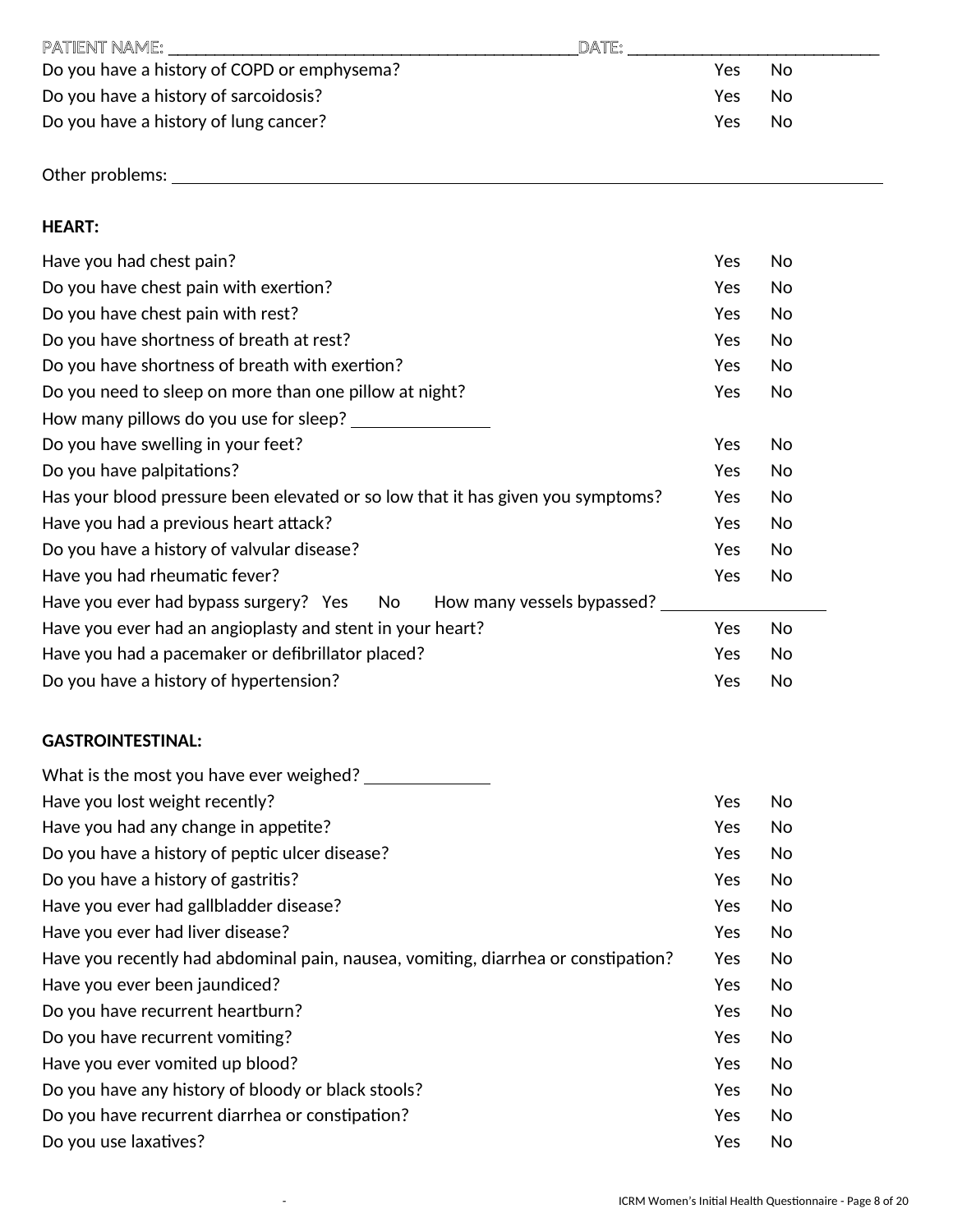| PATIENT NAME:                        | DATE: |     |    |
|--------------------------------------|-------|-----|----|
| Do you require laxatives?            |       | Yes | No |
| Have you ever had hemorrhoids?       |       | Yes | No |
| Have you ever had diverticulosis?    |       | Yes | No |
| Have you ever had intestinal polyps? |       | Yes | No |
| Have you ever had colon cancer?      |       | Yes | No |
| Date of last colonoscopy?            |       |     |    |
| Any other gastrointestinal problems? |       |     |    |

## **GENITOURINARY:**

| Do you urinate frequently?                                   | Yes | No |
|--------------------------------------------------------------|-----|----|
| Do you get up at night do you get up to urinate?             | Yes | No |
| How often do you get up at night to urinate?                 |     |    |
| Do you ever have burning with urination?                     | Yes | No |
| Do you have urgency or frequency of urination?               | Yes | No |
| Have you ever passed blood in your urine?                    | Yes | No |
| Is your urine frequently dark?                               | Yes | No |
| Have you had previous kidney stones?                         | Yes | No |
| Have you had bladder infections or urinary tract infections? | Yes | No |
| Do you sometimes lose control of your bladder?               | Yes | No |
| Have you had a venereal disease?                             | Yes | No |
| Do you have erectile dysfunction?                            | Yes | No |
| Have you had any sexual dysfunction?                         | Yes | No |
| Is sex painful?                                              | Yes | No |
| Do you have chronic kidney disease (CKD)?                    | Yes | No |
| Have you had acute renal failure?                            | Yes | No |
| Have you had glomerulonephritis?                             | Yes | No |
| Do you have hereditary kidney disease?                       | Yes | No |
| Other problems:                                              |     |    |

### **BONES AND JOINTS:**

| Have your joints ever been painful or swollen?               | Yes | No |
|--------------------------------------------------------------|-----|----|
| Do you get muscle cramps?                                    | Yes | No |
| Do you have severe back or neck pain?                        | Yes | No |
| Do you have limitation with range of motion?                 | Yes | No |
| Do you have morning stiffness?                               | Yes | No |
| Are your smaller joints ever painful or swollen?             | Yes | No |
| Have you had trauma to your joints?                          | Yes | No |
| Have you ever been diagnosed as having rheumatoid arthritis? | Yes | No |
| Have you ever been diagnosed as having osteoarthritis?       | Yes | No |
| Other problems:                                              |     |    |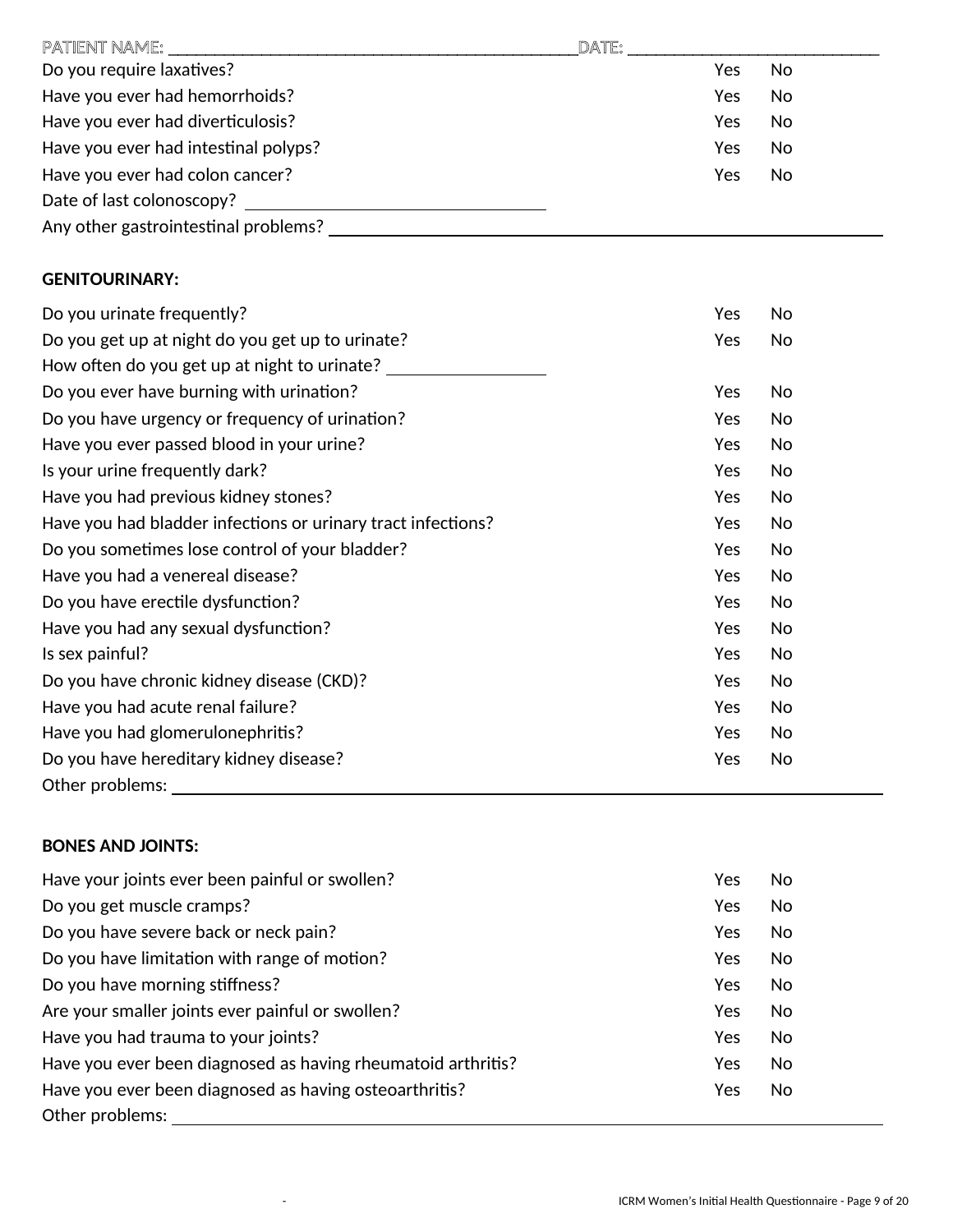## PATIENT NAME: \_\_\_\_\_\_\_\_\_\_\_\_\_\_\_\_\_\_\_\_\_\_\_\_\_\_\_\_\_\_\_\_\_\_\_\_\_\_\_\_\_\_\_\_DATE: \_\_\_\_\_\_\_\_\_\_\_\_\_\_\_\_\_\_\_\_\_\_\_\_\_\_\_

### **SKIN:**

| Have you had skin rashes or itching?                                  | Yes | No. |
|-----------------------------------------------------------------------|-----|-----|
| Have you detected any lumps or growths on your skin?                  | Yes | No. |
| Have you had any moles that have changed size or color or appearance? | Yes | No. |
| Have you had any areas of bruising?                                   | Yes | No. |
| Do you bruise easily?                                                 | Yes | No. |

Other problems:

### **ENDOCRINOLOGIC:**

Do you have any history of hyperthyroidism, hypothyroidism, adrenal problems, diabetes mellitus? Yes No Do you have any history of pituitary problems? The Most Constant of the Ves No Do you have problems with menstruation? The state of the state of the North State of North State of North State of North State of North State of North State of North State of North State of North State of North State of No Problems with conception? The state of the state of the state of the state of the state of the state of the state of the state of the state of the state of the state of the state of the state of the state of the state of t Have you had any problems with any of the other endocrine systems? The Mes No

Other problems: The contract of the contract of the contract of the contract of the contract of the contract of the contract of the contract of the contract of the contract of the contract of the contract of the contract o

### **OB/GYN HISTORY**

| Number of pregnancies:                   |   |   | History of polycystic ovarian syndrome:     |   | N |
|------------------------------------------|---|---|---------------------------------------------|---|---|
| Number of deliveries:                    |   |   | History of endometriosis:                   | Υ | N |
| Number of miscarriages:                  |   |   | History of uterine fibroids:                | Υ | N |
| Number of abortions:                     |   |   | Previous hysterectomy:                      | Υ | N |
| Last menstrual period:                   |   |   | Previous ovarian resection:                 | Υ | N |
|                                          |   |   | Menopausal:                                 | Υ | N |
| --Recurrent regular intervals:           | Y | N | History of abnormal pap smear:              | Υ | N |
| --Recurrent irregular intervals:         | γ | N | Last pap smear: University                  |   |   |
| --Heavy flow:                            | γ | N | History of abnormal mammogram:              |   | N |
| --Normal flow:                           | Y | N | Date of last mammogram:                     |   |   |
| --Light flow:                            | Y | N | Do you perform self-breast exams monthly: Y |   | N |
| Postmenopausal:                          | γ | N | Method of birth control:                    |   |   |
| History of fibrocystic breast disease: Y |   | N | Other:                                      |   |   |

Date of your last immunization for influenza: University Communication of the control of the control of the co

Most recent oversees travel: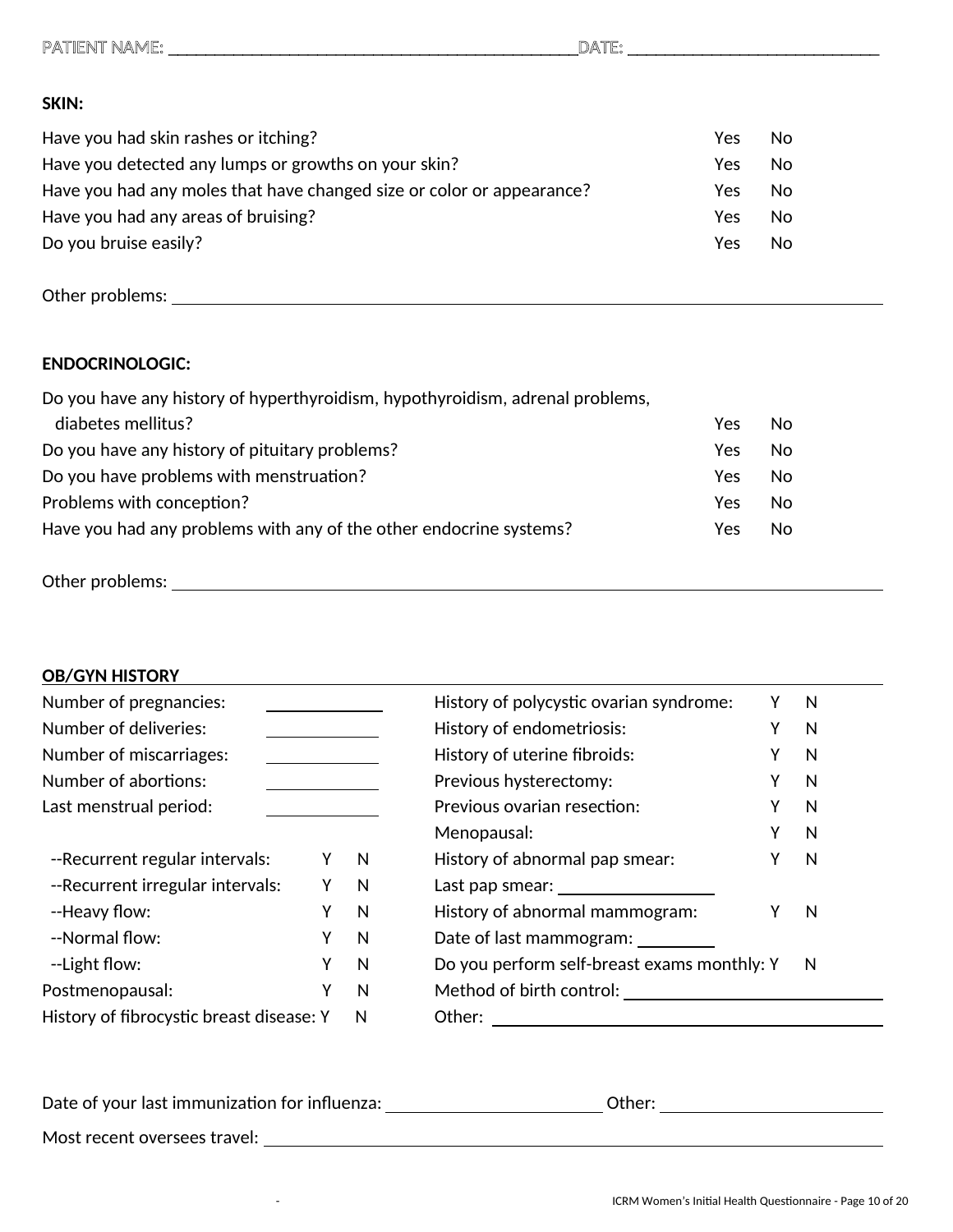Decreased bone mineral density

|                                                                           | <b>None</b> | Mild                | Moderate | <b>Severe</b> |
|---------------------------------------------------------------------------|-------------|---------------------|----------|---------------|
| <b>PMS</b>                                                                | О           | $\Box$              | □        | ∩             |
| Agitation / Irritability                                                  | П           | П                   | $\Box$   | П             |
| Depression                                                                |             |                     |          |               |
| Insomnia or very light sleep                                              |             |                     |          |               |
| Fluid retention                                                           |             |                     |          |               |
| <b>Breast tenderness</b>                                                  |             |                     |          |               |
| Fibrocystic breast disease                                                | ſΙ          | $\mathsf{L}$        |          | П             |
| History of polycystic ovarian syndrome                                    |             |                     |          |               |
| History of uterine fibroids                                               |             |                     |          |               |
| Mood swings                                                               |             |                     |          |               |
| Muscle or joint pain                                                      | l 1         |                     |          |               |
| Heavy periods                                                             |             |                     |          |               |
| Decreased libido                                                          |             |                     |          | l 1           |
| Gain in abdominal fat                                                     |             |                     |          |               |
| Loss of bone or mineral density                                           |             |                     |          |               |
| History of gallbladder disease                                            | O           | ∩                   | []       |               |
| <b>E2/P4 - Decreased estrogen to progesterone ratio: (FOR WOMEN ONLY)</b> |             |                     |          |               |
| <b>Hot flashes</b>                                                        | ∩           | $\Box$              | $\Box$   | П             |
| Night sweats                                                              | l 1         | l 1                 |          |               |
| Brain fog or difficulty concentrating                                     |             |                     |          |               |
| Decreased memory                                                          |             |                     |          |               |
| Fatigue                                                                   |             | $\lfloor \ \rfloor$ |          |               |
| Urinary incontinence                                                      | П           | $\Box$              | □        |               |
| Palpitations                                                              |             |                     |          |               |
| Decreased libido                                                          |             |                     |          |               |
| Vaginal dryness                                                           |             | l 1                 |          |               |
| Decreased energy                                                          | ΙI          | O                   | □        |               |

 $\Box$ 

 $\Box$ 

# **E2/P4 – Increased estrogen to progesterone ratio – (***THIS PAGE FOR WOMEN ONLY)*

 $\Box$ 

 $\Box$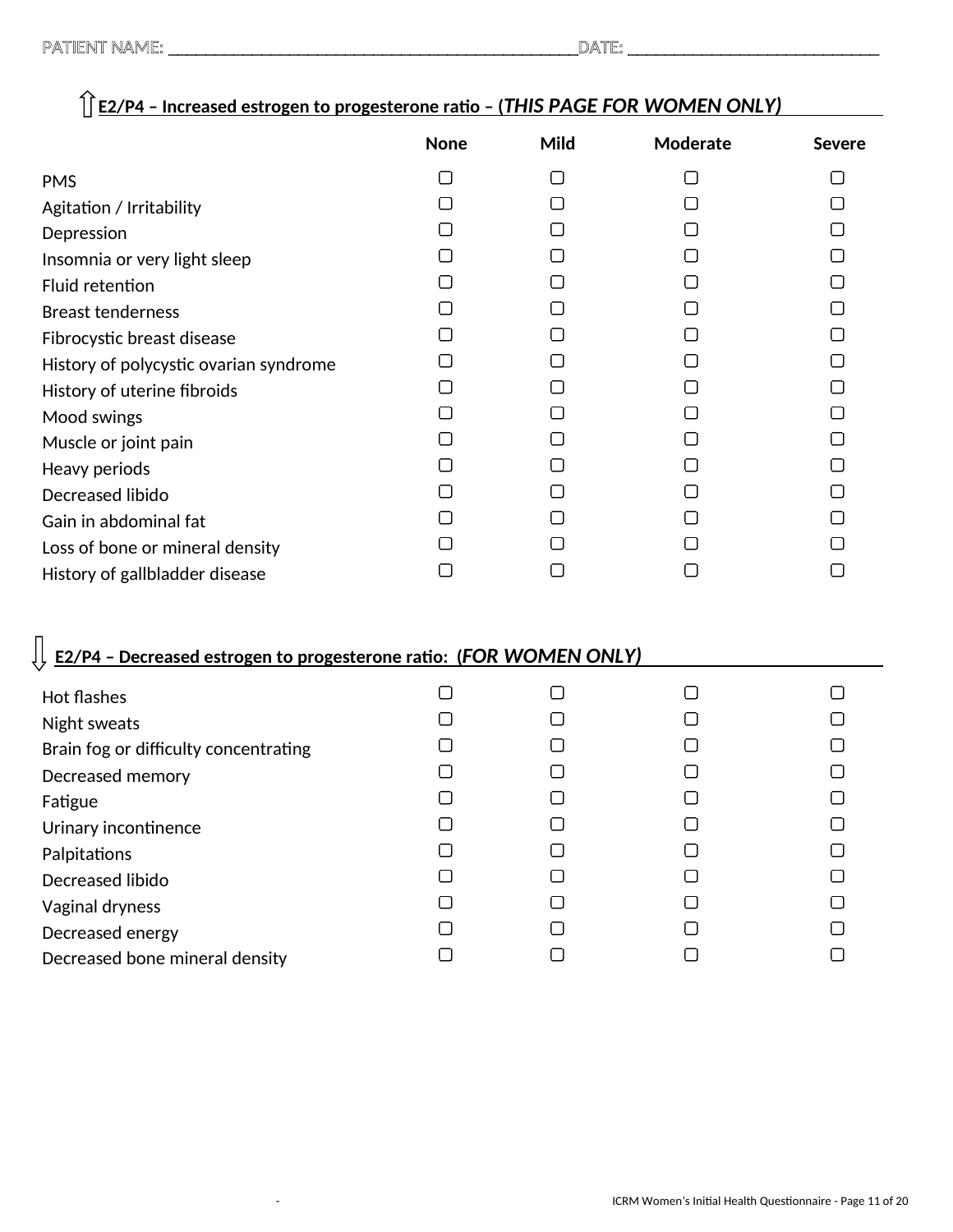| PATIENT NAME: |  |
|---------------|--|
|---------------|--|

|                                        | <b>None</b> | Mild                | Moderate     | <b>Severe</b> |
|----------------------------------------|-------------|---------------------|--------------|---------------|
| Weight (fat) gain                      | □           | 0                   | 1 I          |               |
| Difficulty losing weight               | □           | О                   | □            | ▢             |
| Cold intolerance                       | 1 I         | $\Box$              | 1 I          |               |
| Fatigue / low energy                   | ∩           | $\Box$              | l 1          | $\Box$        |
| <b>Brain Fog</b>                       | []          | $\Box$              |              |               |
| Dry skin                               | □           | ∩                   |              | ∩             |
| Constipation                           | П           | ⊓                   | l 1          | ▢             |
| Fluid retention                        | $\Box$      | $\Box$              | 1 I          | ∩             |
| Anxiety                                | ∩           | $\Box$              | l 1          | ∩             |
| Depression                             | П           | $\mathsf{L}$        |              |               |
| Joint / muscle pain                    | $\Box$      | $\Box$              |              | ∩             |
| <b>Brittle hair</b>                    | ⊓           | $\Box$              | l 1          | □             |
| Thinning hair                          | ∩           | ∩                   | 1 I          |               |
| Inability to sweat with exercise       | ∩           | $\Box$              | l 1          |               |
| Loss of appetite                       | []          | ιI                  | $\mathsf{L}$ | $\Box$        |
| Heavy menstrual flow                   | $\Box$      | $\Box$              |              | ∩             |
| Palpitations                           | []          | $\Box$              | $\mathsf{L}$ | □             |
| Cold hands or feet                     | ⊓           | ∩                   | l 1          |               |
| Loss of hair on outer eyebrow          | П           | U                   | l 1          | $\Box$        |
| Worsening hearing                      | $\Box$      | U                   | l 1          | ⊓             |
| <b>Recurrent headaches</b>             | ⊓           | ∩                   |              |               |
| History of high cholesterol            | ⊓           | O                   | l 1          | □             |
| Low blood pressure                     | ⊓           | ∩                   | l 1          |               |
| High blood pressure                    | U           | □                   |              |               |
| <b>History of PMS</b>                  | □           | $\Box$              | □            | $\Box$        |
| History of polycystic ovarian syndrome | П           | $\lfloor \ \rfloor$ |              |               |
| <b>Uterine fibroids</b>                |             |                     |              |               |
| Erectile dysfunction                   |             |                     |              |               |
| History of low body temperature        |             | $\mathsf{L}$        |              |               |
| Goiter                                 |             |                     |              |               |
| History of slow heart rate             |             |                     |              |               |
| Swelling of the face                   |             |                     |              |               |
| Swelling around the eyes               |             | $\mathsf{L}$        |              |               |
| Hoarseness                             |             | $\Box$              |              |               |
| Thick tongue                           | l 1         |                     |              |               |
| Profound fatigue                       |             |                     |              |               |
| Difficulty recovering from exercise    |             |                     |              |               |
| Irritability or agitation              | □           | ▢                   | U            | О             |

# **Do you have any of the following signs or symptoms? Please identify as none, mild, moderate or severe:**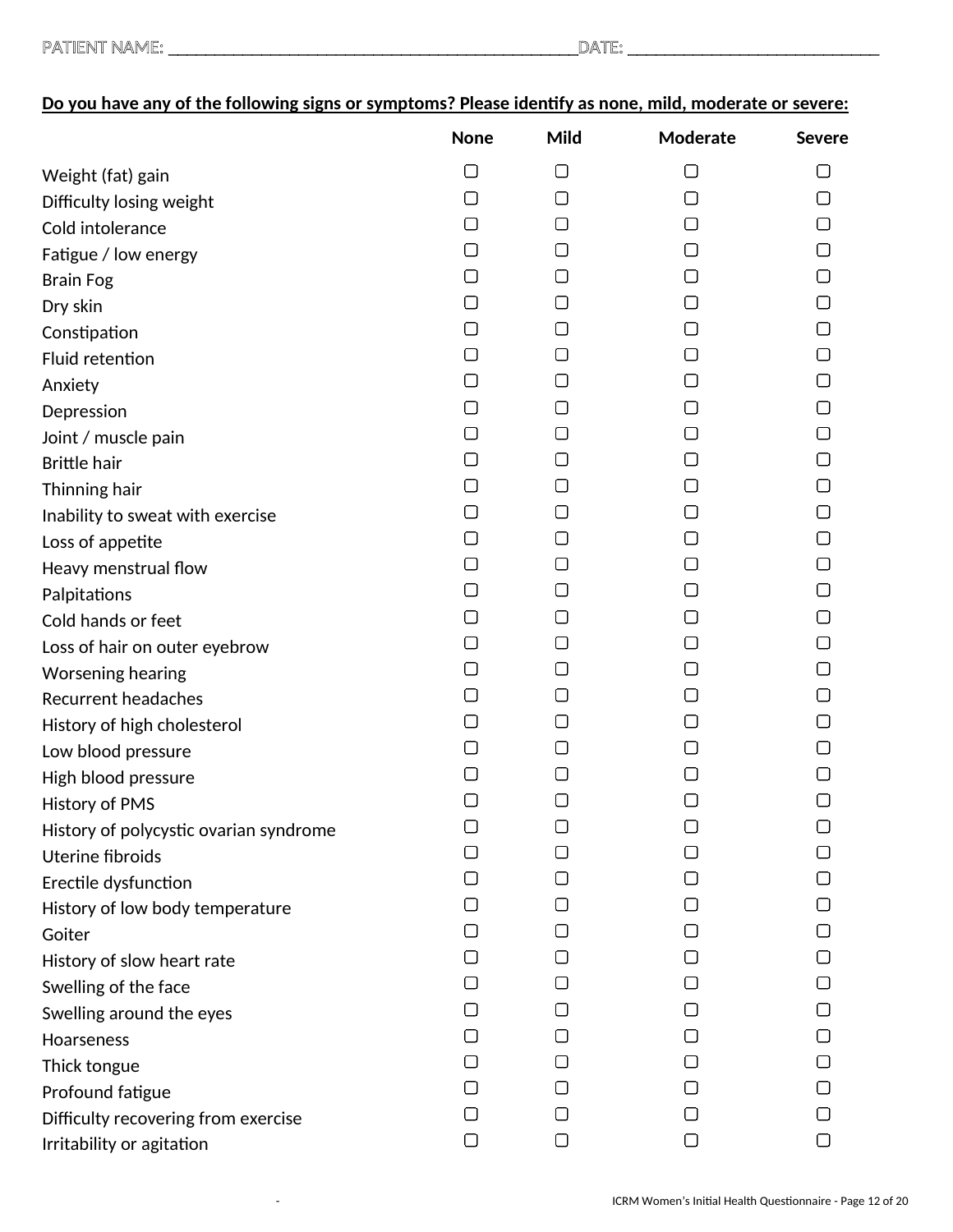| PATIENT NAME:                                 | DATE:       |      |          |               |  |
|-----------------------------------------------|-------------|------|----------|---------------|--|
|                                               | <b>None</b> | Mild | Moderate | <b>Severe</b> |  |
| Salt cravings                                 |             | П    | $\Box$   | ⊓             |  |
| Sugar cravings                                |             |      |          |               |  |
| Narcotic intolerance                          |             |      |          |               |  |
| Decreased libido or other sexual dysfunction  |             |      |          |               |  |
| Joint or muscle pain                          |             | П    |          |               |  |
| Food allergies                                |             |      |          |               |  |
| Other allergies like hay fever                |             |      |          |               |  |
| Difficulty recovering from sickness           |             |      |          |               |  |
| Frequent colds or bronchitis                  |             |      |          |               |  |
| Recurrent nausea or abdominal pain            |             |      |          |               |  |
| Sleep disturbances / waking at night          |             |      |          |               |  |
| Anaphylactic reactions to drugs or bee stings |             |      |          |               |  |
| Asthma                                        |             |      |          |               |  |
| <b>Chemical intolerance</b>                   |             |      |          |               |  |
| Low blood pressure with standing              |             |      |          |               |  |

# **T – Decrease in Testosterone: (***MEN AND WOMEN)*

|                              | <b>None</b> | <b>Mild</b>    | Moderate | <b>Severe</b> |
|------------------------------|-------------|----------------|----------|---------------|
| Decreased energy             |             |                |          |               |
| Decreased cognitive function | $\Box$      |                |          |               |
| Decreased focus              | П           | $\Box$         |          |               |
| Decreased stamina            | $\Box$      |                |          |               |
| Decreased libido             | П           | $\sim$         |          |               |
| Increased body fat           | $\Box$      | $\blacksquare$ |          |               |
| Decreased muscle mass        |             |                |          |               |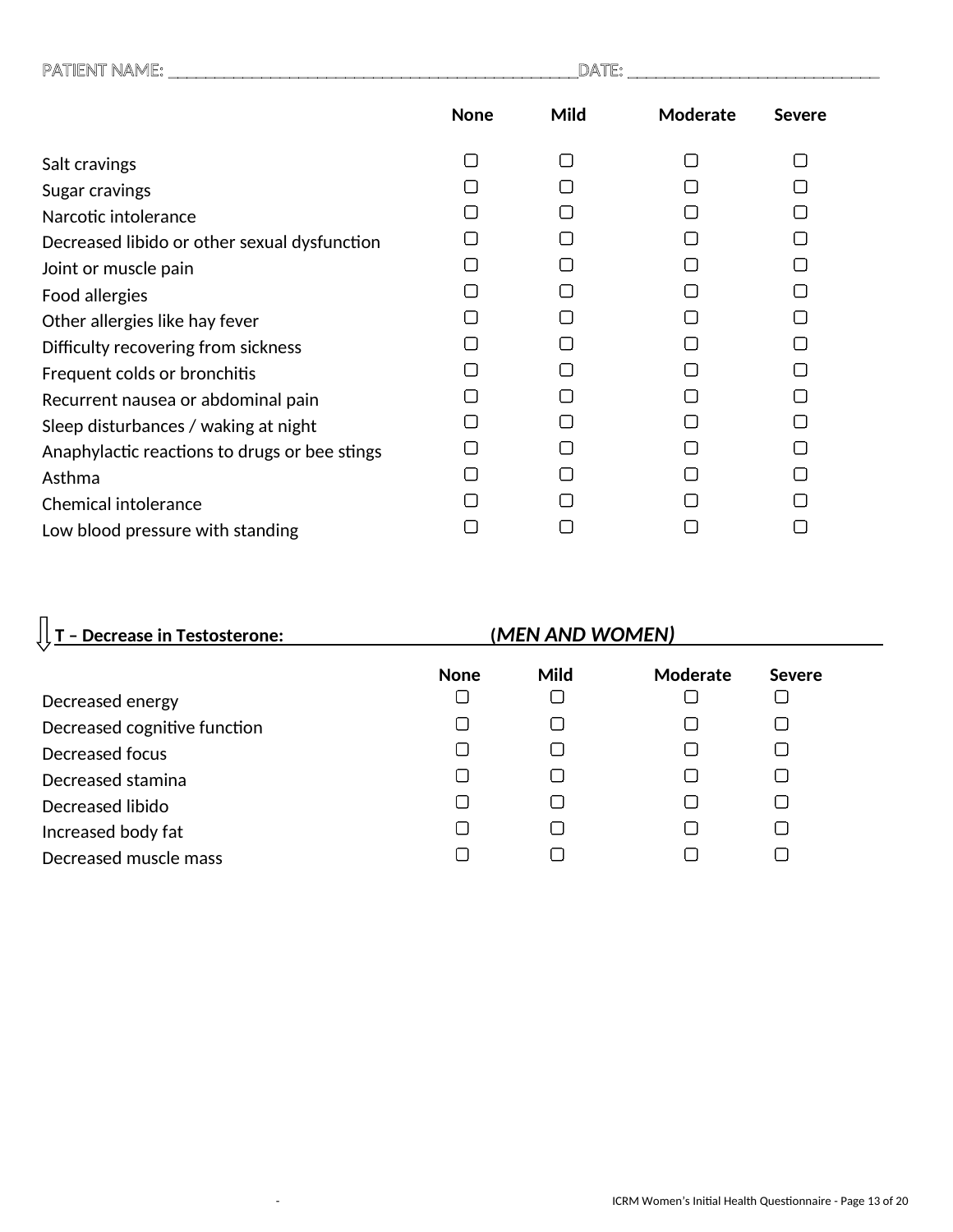### **ADULT GROWTH HORMONE DEFICIENCY, (AGHD):**

# **Please identify as none, mild, moderate or severe:**

|                                     | <b>None</b> | Mild   | Moderate | <b>Severe</b> |
|-------------------------------------|-------------|--------|----------|---------------|
| Thin skin                           |             | $\Box$ |          |               |
| Sagging skin                        |             | ſΙ     |          |               |
| <b>Wrinkles</b>                     |             |        |          |               |
| Hair loss                           |             |        |          |               |
| <b>Graying Hair</b>                 |             |        |          |               |
| Decreased short-term memory         |             |        |          |               |
| Difficulty learning new information |             |        |          |               |
| Worsening presbyopia (near vision)  |             |        |          |               |
| Anxiety/Depression                  |             |        |          |               |
| Poor or nonrestorative sleep        |             |        |          |               |
| Decreased endurance                 |             |        |          |               |
| Increased belly fat                 |             |        |          |               |
| Increased visceral fat              |             |        |          |               |
| Loss of muscle mass and strength    |             |        |          |               |
| Decreased kidney function           |             |        |          |               |
| <b>Increased Cholesterol</b>        |             |        |          |               |
| Osteoporosis/osteopenia             |             |        |          |               |
| Decreased immune function           |             |        |          |               |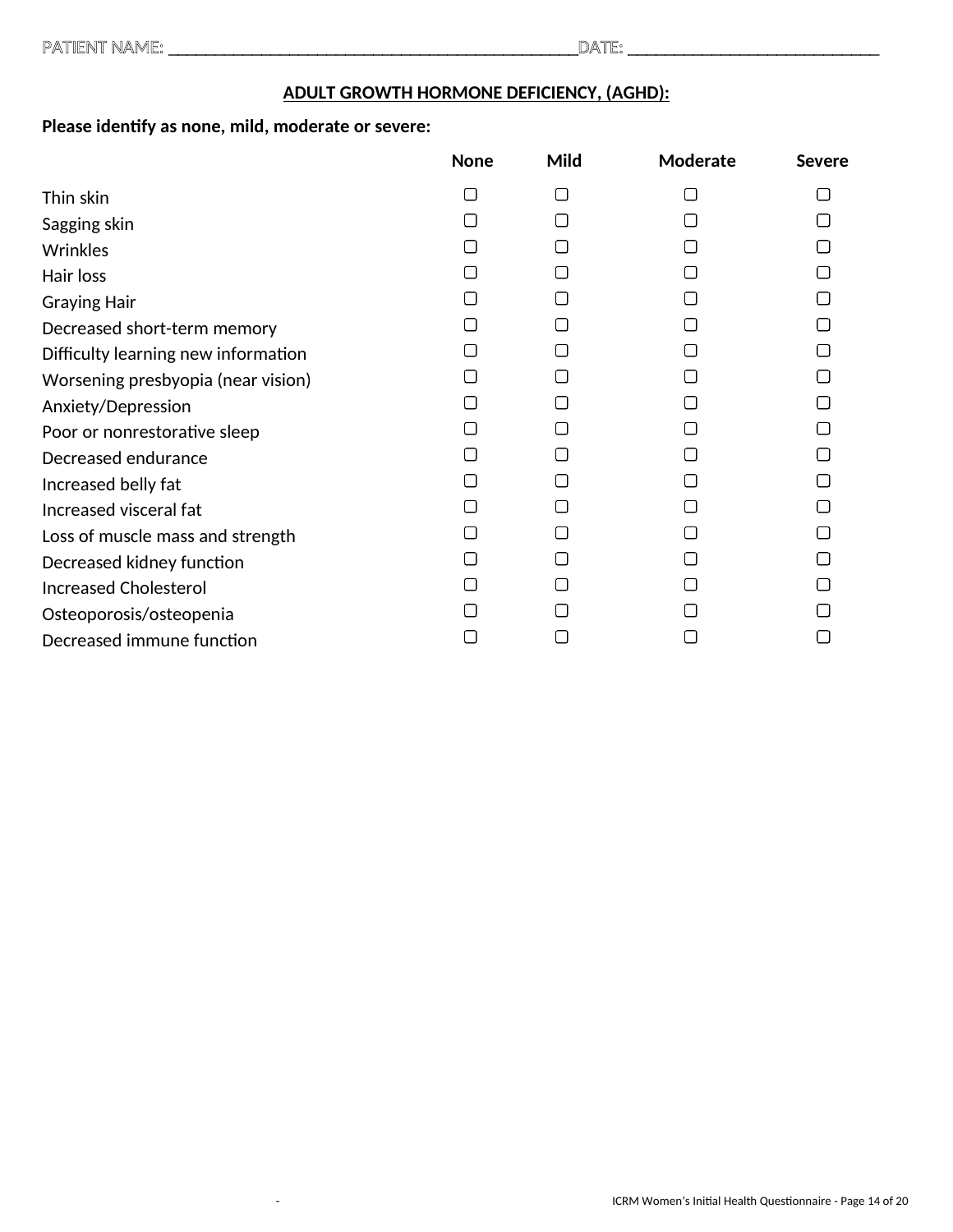### **DIETARY HISTORY:**

How often do you eat breakfast?

What generally does breakfast consist of for you?

How often do you eat lunch?

What generally does lunch consist of for you? \_\_\_\_\_\_\_\_\_\_\_\_\_\_\_\_\_\_\_\_\_\_\_\_\_\_\_\_\_\_\_\_\_\_

How often do you eat dinner?

What generally does dinner consist of for you? \_\_\_\_\_\_\_\_\_\_\_\_\_\_\_\_\_\_\_\_\_\_\_\_\_\_\_\_\_\_\_\_\_

| <b>F-FREQUENTLY</b>                 | S-SOMETIMES | <b>R-RARELY</b>           | <b>N-NEVER</b>                   |         |
|-------------------------------------|-------------|---------------------------|----------------------------------|---------|
| Refined carbohydrates:              | F/S/R/N     | Fat                       |                                  |         |
| (high glycemic index carbohydrates) |             | --Omega 3 (EPA-DHA):      |                                  | F/S/R/N |
| <b>Fatty Food</b>                   | F/S/R/N     |                           | --Omega 9 (monounsaturated fat): | F/S/R/N |
| <b>Trans fats</b>                   | F/S/R/N     |                           |                                  |         |
| <b>Fried foods</b>                  | F/S/R/N     |                           |                                  |         |
| High fructose corn syrup            | F/S/R/N     | Alcohol:                  |                                  |         |
| Desserts/sweets                     | F/S/R/N     | --Beer                    | F/S/R/N                          |         |
| Sugar                               | F/S/R/N     | --Wine                    | F/S/R/N                          |         |
| Grains                              | F/S/R/N     | --Liquor                  | F/S/R/N                          |         |
| Gluten-free grains                  | F/S/R/N     | --Coffee                  | F/S/R/N                          |         |
| Complex carbohydrates               | F/S/R/N     | --Soda                    | F/S/R/N                          |         |
| Protein:                            |             | --Energy drinks $F/S/R/N$ |                                  |         |
| -- Fish                             | F/S/R/N     |                           |                                  |         |
| -- Beef                             | F/S/R/N     |                           |                                  |         |
| -- Turkey                           | F/S/R/N     |                           |                                  |         |
| -- Chicken                          | F/S/R/N     |                           |                                  |         |
| -- Other                            | F/S/R/N     |                           |                                  |         |

### *I hereby certify that the above information is true and accurate to the best of my knowledge.*

Signature of Patient Date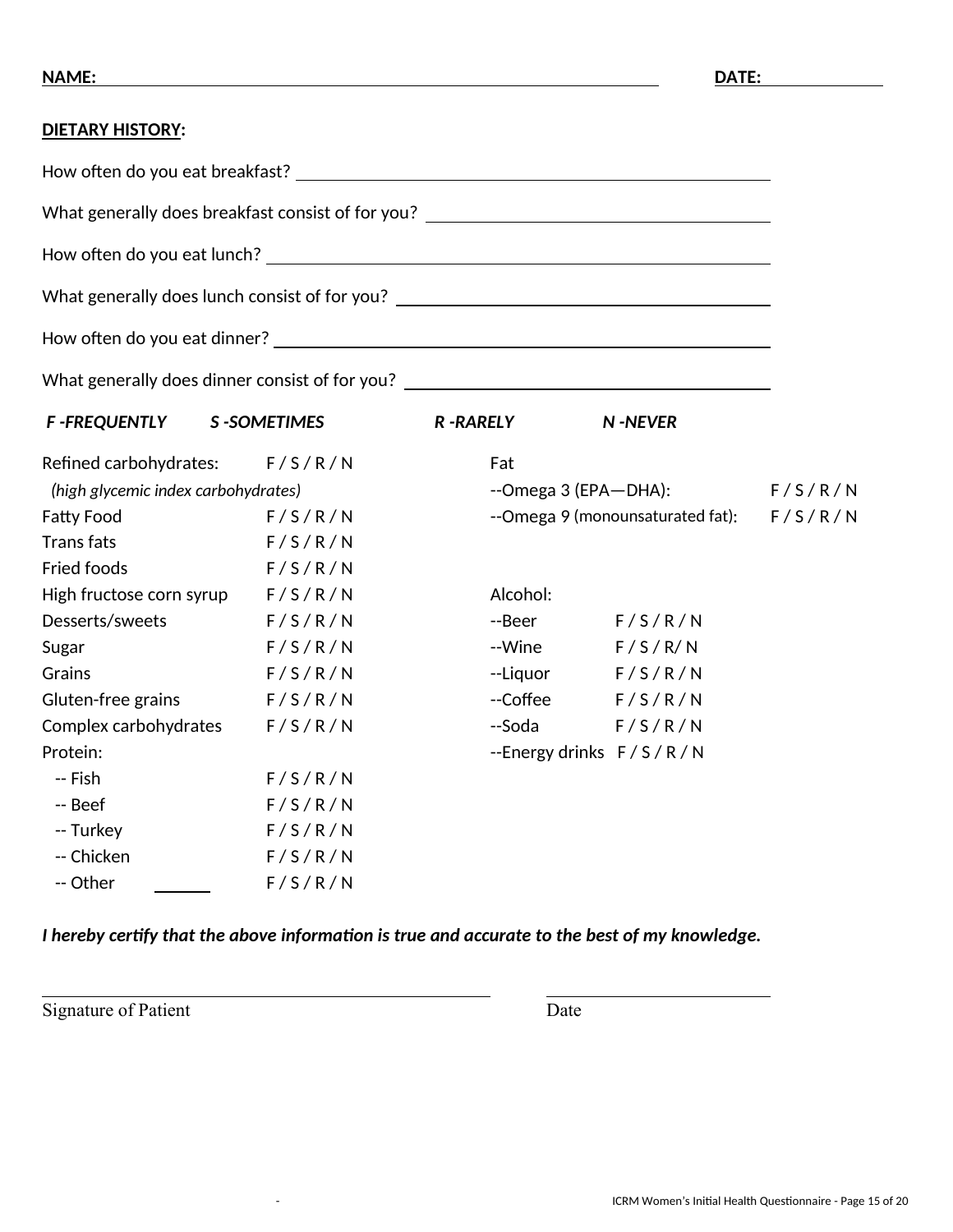# *ICRM ~ Defy Age! Live the Optimal Healthy Life You Deserve!*

*6001 W. State Street, Suite B, Boise, ID 83703* 

*08-995-2802 / 208-995-2804 (fax) / www.icrmboise.com*

*Thank you for choosing the Idaho Center for Regenerative Medicine for your healthcare.* We realize that you have a choice in medical providers and are pleased that you have chosen to seek care with us. Please feel free to call our office if you have any questions concerning our policies.

### **OFFICE HOURS**

ICRM office is open Monday through Thursday, 9:00 a.m. to 5:00 p.m.\* The Clinic may be reached at (208) 995-2802. If we are with patients or not available, please leave a message on our voice mail and we will return your call as soon as possible or on the next business day. *\*Office hours above except for holiday office closures.*

### **APPOINTMENTS/CANCELLATIONS**

To ensure quality care, Dr. Haake does not treat patients he has not seen (i.e. will not call in prescriptions or offer medical advice for patients prior to an initial office visit). Follow up visits are scheduled after all testing/labs have been completed so that results may be reviewed together and an effective and appropriate plan for your healthcare can be determined. *Please note that test results will not be given over the phone.* 

*YOUR APPOINTMENT TIME IS SET ASIDE JUST FOR YOU! WE DO NOT DOUBLE OR TRIPLE BOOK. THEREFORE, IF YOU ARRIVE MORE THAN 15 MINUTES AFTER YOUR SCHEDULED APPOINTMENT, YOU WILL NOT BE SEEN BY DR. HAAKE AND WILL NEED TO RESCHEDULE YOUR APPOINTMENT. YOU WILL BE CHARGED A \$150.00 CANCELLATION FEE WHICH IS NOT REIMBURSABLE BY INSURANCE.* 

| <b>Cancellation Fees:</b>                    |          |
|----------------------------------------------|----------|
| Less than 48 hours existing patient          | \$50,00  |
| Less than 72 hours new patient               | \$50.00  |
| All cancellations less than 12 hours' notice | \$150.00 |

Please let us know if you are unable to make your appointment and we will be happy to reschedule for you at your convenience. If you do not call and cancel your appointment a \$150.00 fee will be charged. These charges are patient's responsibility and are not reimbursable by insurance. After the second late cancellation and/or no show we will ask you to seek care elsewhere.

*\_\_\_\_\_\_\_\_\_\_\_\_\_\_\_Patient Initials* 

## **\*\*PRESCRIPTION REFILLS & PHARMACY INFORMATION\*\***

**PLEASE DO NOT CONTACT THE OFFICE FOR PRESCRIPTION REFILLS. We MUST receive the information via fax directly from your pharmacy.** *If a prescription refill is needed, please call your pharmacy and have them fax the request to our office at (208) 995-2804.**Requests will be processed within 24 to 48 business hours. If received on a Friday or over the weekend, the following Monday.*

**Please note that prescriptions and refills will not be given to patients we are not able to monitor. If you do not have a follow up appointment and labs in the appropriate time frame we will, unfortunately, not be able to fill your prescriptions.** 

*\_\_\_\_\_\_\_\_\_\_\_\_\_\_\_\_Patient Initials*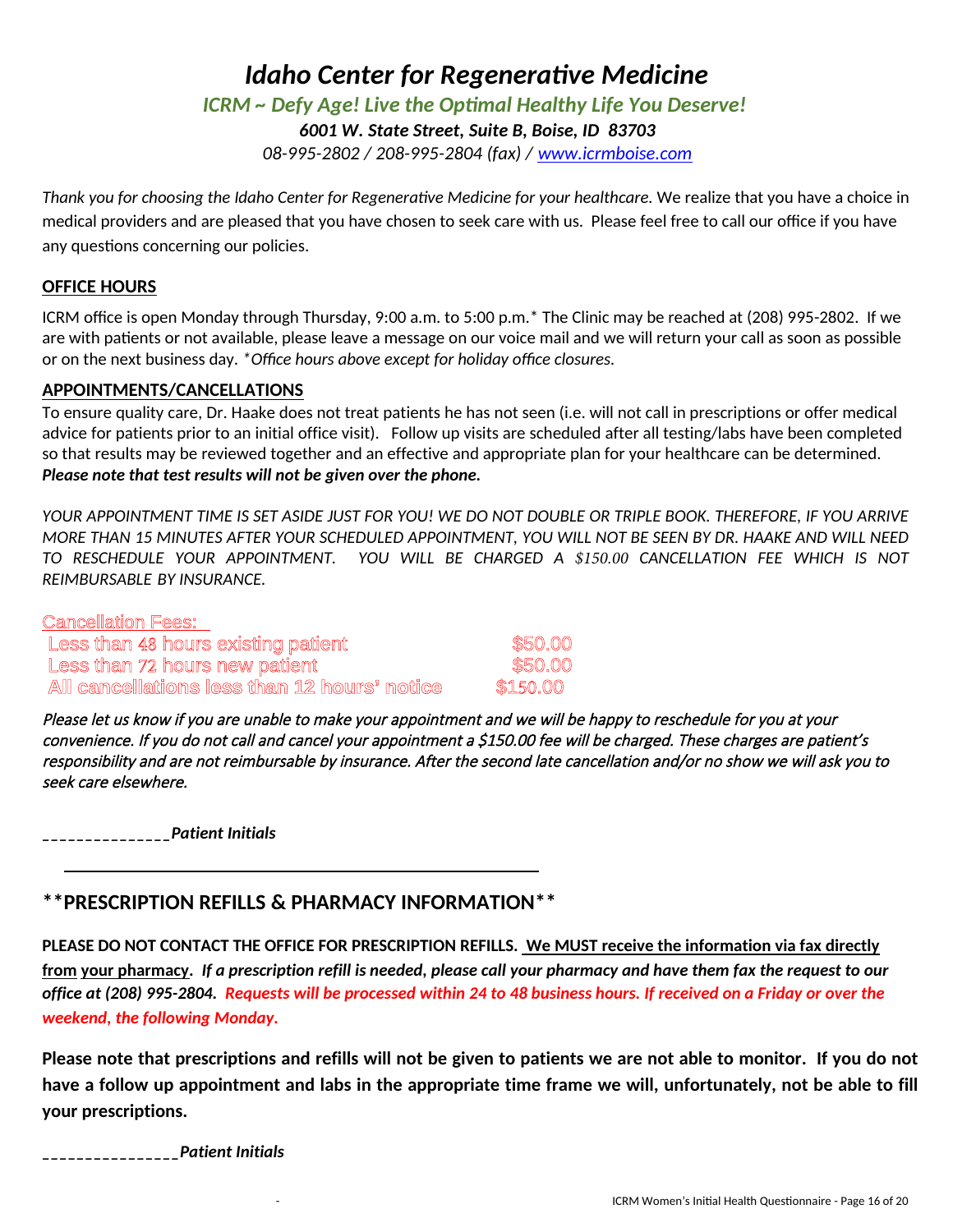### **INSURANCE**

ICRM is a pay at time of service clinic. As a courtesy to our patients, ICRM will provide you forms and billing codes that you can use to file claims to your insurance carrier.

Please be advised that ICRM does not participate with Medicare. Medicare patients will be required to sign a self-pay contract that requires payment at time of service at regular clinic rates.

#### **PAYMENTS**

ICRM accepts cash, personal checks, MasterCard, Visa, Discover and American Express. Payment can be made to ICRM and sent to *6001 W. State Street, Suite B, Boise, ID 83703* 

Since we are a pay at time of service clinic, it is unlikely you will have any outstanding balance. Accounts in poor standing will be outsourced to a third party for the purposes of collection.

#### **FORMS/LETTERS**

We understand that, at times, various forms or letters may be required to assist you with your healthcare needs. The staff at ICRM will be happy to complete forms and provide medical letters as necessary upon your request. However, because this can be time-consuming, fees for this service may apply. While these charges vary, they generally range from \$10.00- \$50.00 per form. Costs will be discussed in advance and prepayment is required. *Please allow 10-14 business days for completion of requested forms/letters.* 

#### **MEDICAL RECORDS**

Per HIPAA guidelines, copies of medical records must be requested in writing. To ensure your privacy, a Release of Medical Information must be completed and signed prior to receipt of these materials.

### **RECEIPT ACKNOWLEDGMENT FORM**

By signing below, I acknowledge that I have received, reviewed, understand, and will comply with the policies and procedures explained in the Idaho Center for Regenerative Medicine OFFICE POLICIES & PROCEDURES FOR PATIENTS form.

PRINTED NAME

SIGNED NAME DATE OF THE SERVICE SERVICE SERVICE SERVICE SERVICE SERVICE SERVICE SERVICE SERVICE SERVICE SERVICE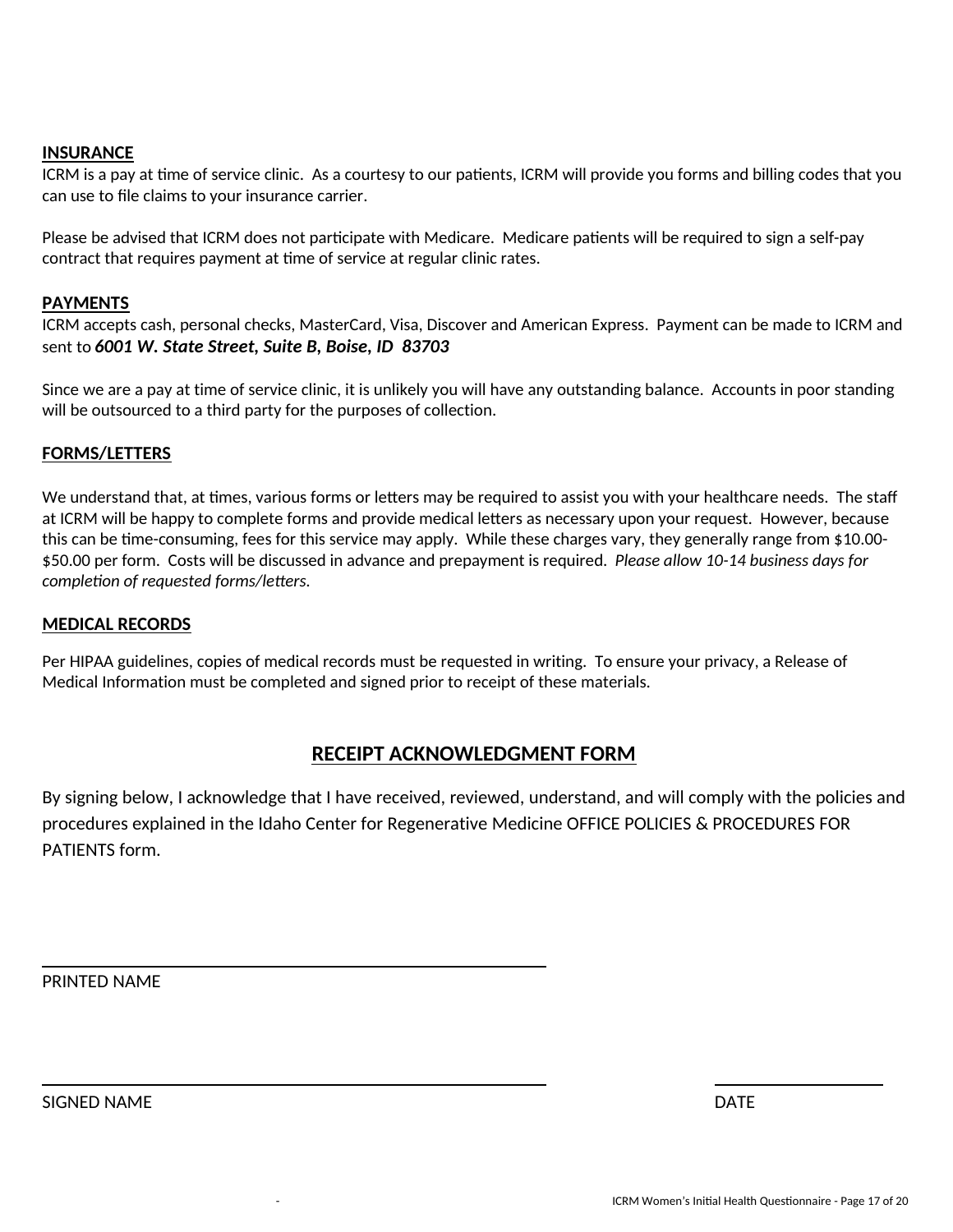# *Idaho Center for Regenerative Medicine ICRM ~ Defy Age! Live the Optimal Healthy Life You Deserve! 6001 W. State Street, Suite B, Boise, ID 83703 208-995-2802 / 208-995-2804 (fax) / www.icrmboise.com*

Bio-identical Hormone Replacement Therapy is the use of human bio-identical hormones (hormones which are identical to the hormones in your body) to augment levels of these hormones in the body which decline with the aging process. The goal is to bring these hormones to more youthful and balanced levels, and thereby, improve quality of life. Medical evidence suggests that many of the consequences of aging are secondary to the declining level of these hormones and that restoring levels into a youthful range greatly improves functionality, energy and helps to alleviate signs and symptoms of age related diseases. While orthodox medicine may not officially endorse this approach, the medical literature certainly supports it with a plethora of studies and date rendering. **BHRT is medically evidence based.** 

As with any therapy, there are numbers of contra-indications, cautions and caveats prior to treatment, as well as serum level determination and dosage adjustments after treatment is initiated. Your provider will work closely with you to reach the optimal level for you!

I understand the foregoing and consent to therapy.

NAME DATE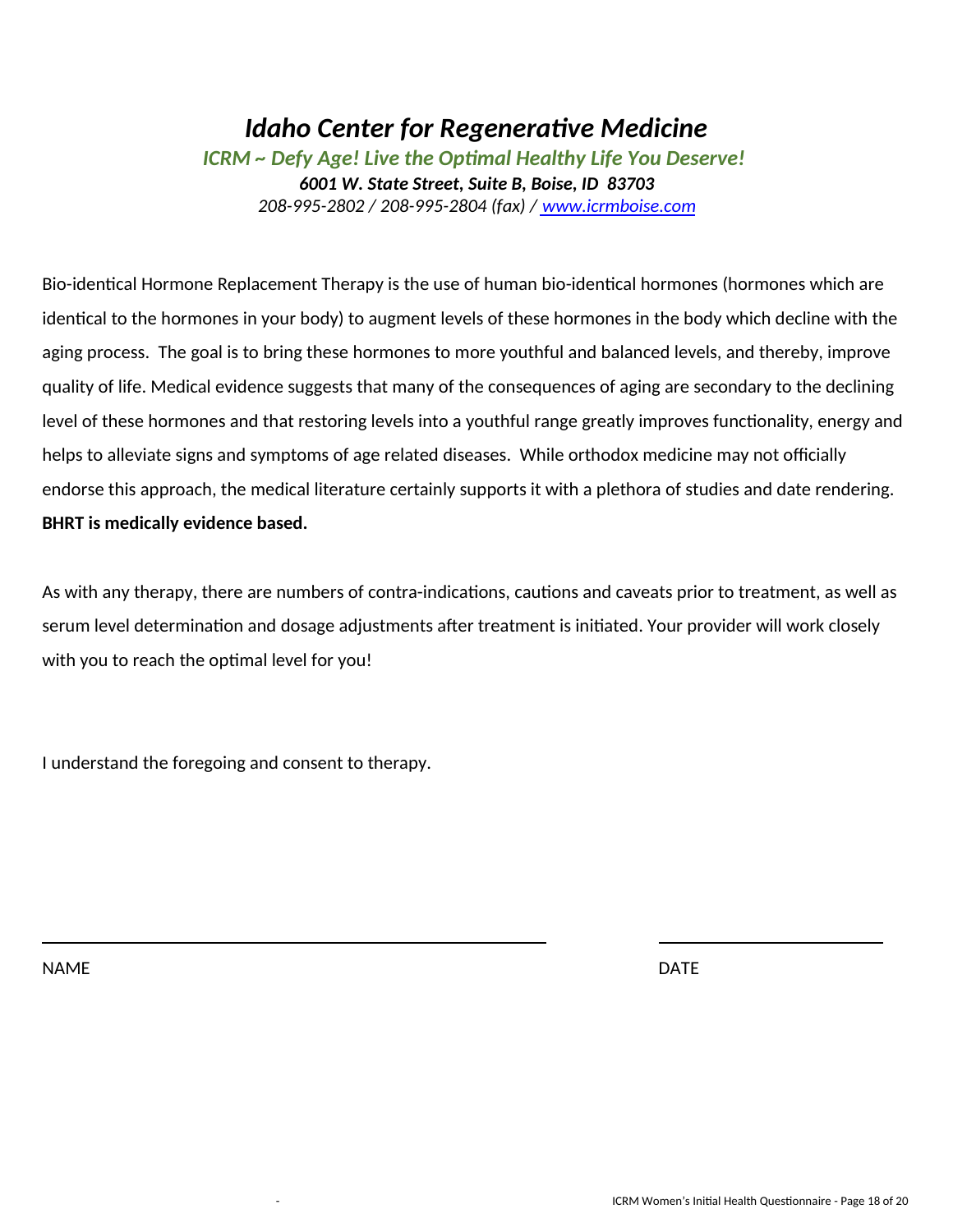*ICRM ~ Defy Age! Live the Optimal Healthy Life You Deserve!* 

*6001 W. State Street, Suite B, Boise, ID 83703* 

*208-995-2802 / 208-995-2804 (fax) / www.icrmboise.com*

### **ACKNOWLEDGEMENT OF PRIVACY NOTICE**

As of April 1, 2003, our office is implementing the requirements of the Health Insurance Portability and Accountability Act (HIPPA) which was passed by the federal legislature.

Your signature is necessary. Please review the 'Privacy Notice' and indicate that you have reviewed this document by signing below.

*"My signature below acknowledges that I have had an opportunity to view and/or receive a copy of the Provider's Notice of Privacy Practice."* 

Print Name Date **Date** 

\_\_\_\_\_\_\_\_\_\_\_\_\_\_\_\_\_\_\_\_\_\_\_\_

Signature